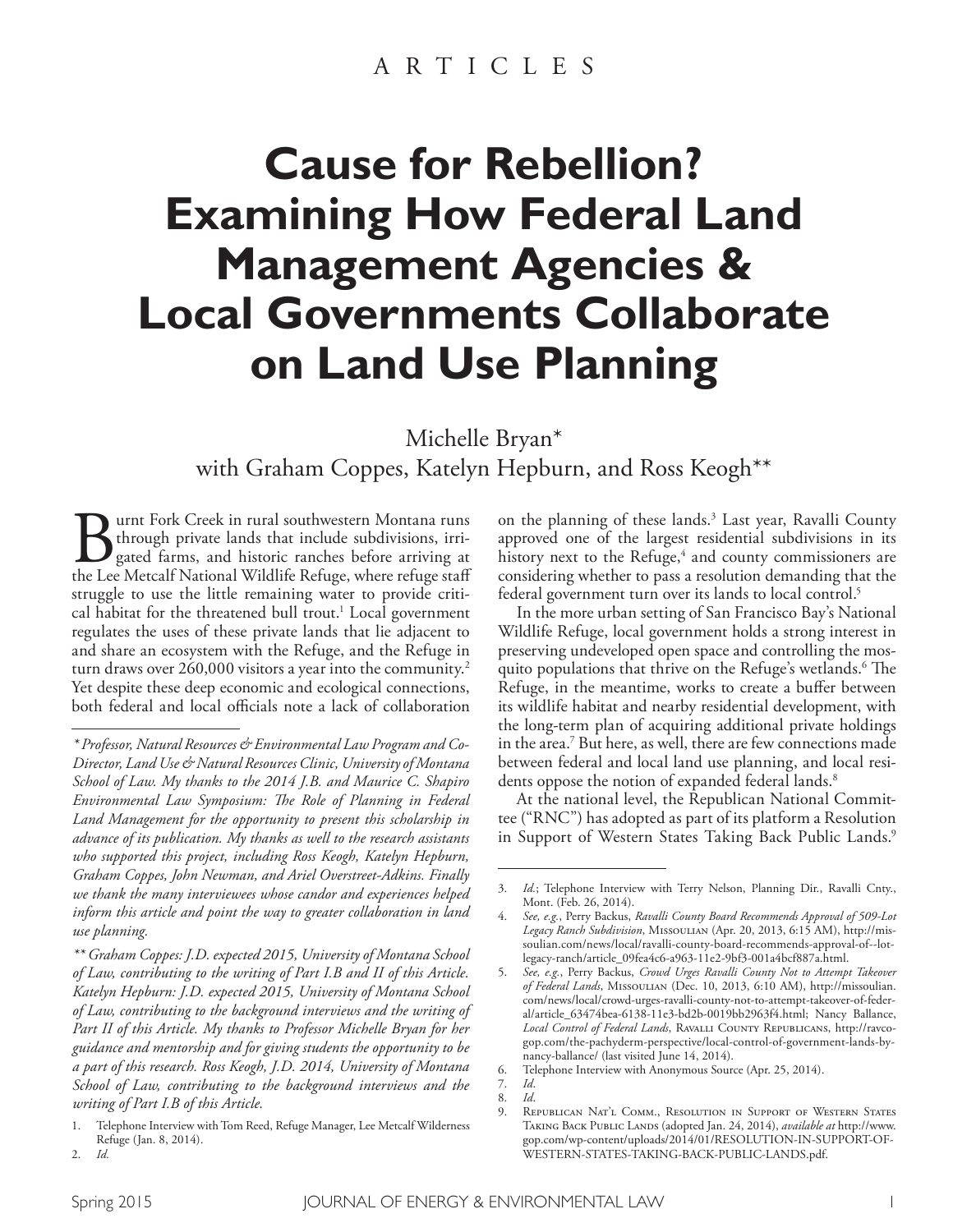This Resolution supports the efforts of Western states pushing for the transfer of federal lands into state and local control.<sup>10</sup> The RNC's Resolution follows what is being called a "revival" of the Sagebrush Rebellion that swept through the western United States in the 1970s and 1980s. 11 In March 2012, for example, Utah Governor Gary Herbert signed a bill mandating that Congress relinquish federal public lands to the state by 2015.<sup>12</sup> Similar efforts are underway throughout the West, along with an equally strong countermovement to keep these lands in federal, public hands. 13

Whatever the relative merits of the arguments on either side, this debate brings into focus the great disconnect that exists between management of federal and local lands. The federal government owns approximately 28% of the total land base in the United States (roughly 635-640 million acres) and  $47\%$  in the coterminous western states.<sup>14</sup> These federal land holdings exist alongside, and are often commingled with, private lands subject to the regulatory control of local governments, of which there are approximately 2,725 in the West. 15 As one planner observed, "wildlife move across eco-regions . . . but management approaches change across arbitrary boundaries. That is the management reality of land ownership on the landscape."16

To truly give meaning to "comprehensive land use planning" in shared places, there must necessarily be collaboration among all the regulators involved.<sup>17</sup> This is especially true in an era of emerging large landscape management and conservation. "Since taking office in January 2009, President Barack Obama and his administration have made the concept of large landscape conservation a component, and often a focus, of many natural resource initiatives."18 Large landscape conservation centers on issues afecting "large areas of recognized conservation value" and requires a "broadbased, multi-jurisdictional, multi-sectoral, multi-purpose (economic, social and environmental) approach."19 It focuses on connecting multiple types of lands "into whole, healthy landscapes."20 Efective federal lands planning thus requires partnerships with local governments that have planning authority over non-federal holdings within the landscape, and vice-versa.

When the planning process works well, local governments and federal agencies can work as integral partners during their respective planning processes. In the words of one federal planner: "[C]ollaboration is really important because there is a lot of resource sharing among land managers, we have the same water, wildlife, and lands that often span ecosystems. We have to learn from each other and work together—tap into the knowledge that each party has."21 Another planner notes that "[i]n times of economic hardship, local government and stakeholder collaboration will be ever more important for federal agencies because of needed support and resources."22

From the local government perspective, a guarantee of early and meaningful involvement in the federal land planning process is an important factor in determining whether to participate at all. 23 Likewise, local governments desire process consistency from one federal planning process to the next, along with adequate resources to devote to collaborative planning. 24 On the federal side, agencies desire local government participants who are well-informed about the federal planning process, do not use the process for political grandstanding, and reciprocate by including federal planners in local land use planning. 25

This Article examines how well federal agencies and local governments are collaborating in land use planning, with a particular focus on the West. 26 Part I provides a brief overview of local government planning as well as the overarching National Environmental Policy Act ("NEPA")<sup>27</sup> requirements that apply to federal planning. Part II offers a comparative summary of the varied planning approaches across federal agencies, with a particular focus on the role that local

- 23. *See* 40 C.F.R. § 1501.2 (2014) ("Agencies shall integrate the [National Environmental Policy Act] process with other planning at the earliest possible time to insure that planning and decisions refect environmental values, to avoid delays later in the process, and to head off potential conflicts.").
- 24. *See, e.g.*, Telephone Interview with Brian Hopkins, Planning & Envtl. Coordinator, Bureau of Land Mgmt. Colo. River Valley Field Office (Apr. 1, 2014); Telephone Interview with Sky Murphy, Planning & Envtl. Coordinator, Bureau of Land Mgmt. Hollister Field Office (Apr. 3, 2014).
- 25. *See* Pub. Lands Council, A Beginner's Guide to Cooperating Agency Status 2, 17 (2012), *available at* http://publiclandscouncil.org/CMDocs/ PublicLandsCouncil/Coordination%20-%20CA%20status/PLC%20Cooperating%20Agency%20Handbook%209-26-12.pdf.
- While state and tribal governments are also an important part of the equation, this Article focuses exclusively on the local-federal collaboration, which is a subject less developed in both agency and academic literature.
- 27. National Environmental Policy Act of 1969, 42 U.S.C. §§ 4321–4347 (2012).

<sup>10.</sup> *Id.*; *see also* Tristan Scott, Montana Federal-Lands Policy Turns Political, FLATHEAD Beacon (July 16, 2014), http://fatheadbeacon.com/2014/07/16/montanafederal-lands-policy-turns-political/ (noting the growing legislative discussion and popularity in Montana of the "GOP-driven platform" of states "assuming control over lands now controlled by federal agencies").

<sup>11.</sup> For background on the Sagebrush Rebellion, see *infra* notes 65–66.

<sup>12.</sup> Uтан Соре Ann. § 63L-6-103 (LexisNexis 2012) ("On or before December 31, 2014, the United States shall: (a) extinguish title to public lands; and (b) transfer title to public lands to the state."); *see also* Robert Gehrke, *Herbert*  Signs Bill Demanding Feds Relinquish Lands in Utah, SALT LAKE TRIB., Mar. 23, 2012; Kirk Johnson, *Utah Asks U.S. to Return 20 Million Acres of Land*, N.Y. Times, Mar. 23, 2012, at A10.

<sup>13.</sup> *Compare* Am. LANDS COUNCIL, http://americanlandscouncil.org (last visited June 14, 2014), with Keep America's Public Lands in Public Hands, WILDERNESS SOciety, http://wilderness.org/keep-america%E2%80%99s-public-lands-publichands (last visited May 30, 2015). For an overview of the lands transfer movement, see Interview by Sally Mauk with Ken Ivory, State Representative, Utah (Dec. 10, 2013), *available at* http://mtpr.org/post/leader-new-sagebrush-rebellion-argues-local-control-public-land. For an overview of the countermovement, see *Keep America's Public Lands in Public Hands*, *supra*.

<sup>14.</sup> Ross W. Gorte et al., Cong. Research Serv., R42346, Federal Land Ownership: Overview and Data 2–3 (2012), *available at* https://www.fas. org/sgp/crs/misc/R42346.pdf.

<sup>15.</sup> *See* U.S. Census Bureau, Statistical Abstract of the United States: 2012 267 tbl.429 (131st ed. 2011) (using Census regions classifed as the Mountain West and Pacifc West, but does not include Central West states).

<sup>16.</sup> Telephone Interview with Tom Reed, *supra* note 1.

<sup>17.</sup> *See* Matthew McKinney et al., Lincoln Inst. of Land Policy, Large Landscape Conservation: A Strategic Framework for Policy and Action 3 (2010).

<sup>18.</sup> *Id.* at 2.

<sup>19.</sup> *About*, Prac. Network for Large Landscape Conservation, http://www. largelandscapenetwork.org/about/ (last visited Oct. 14, 2014).

<sup>20.</sup> *What is Large Landscape Conservation?*, CENTER FOR LARGE LANDSCAPE CONservation, http://largelandscapes.org (last visited Oct. 14, 2014).

<sup>21.</sup> Telephone Interview with Laura King, Refuge Program Specialist, Nat'l Bison Range (Jan. 22, 2014).

<sup>22.</sup> Telephone Interview with Eleanor Clark, Chief of Comprehensive Planning & Design, Yellowstone Nat'l Park (Oct. 23, 2013).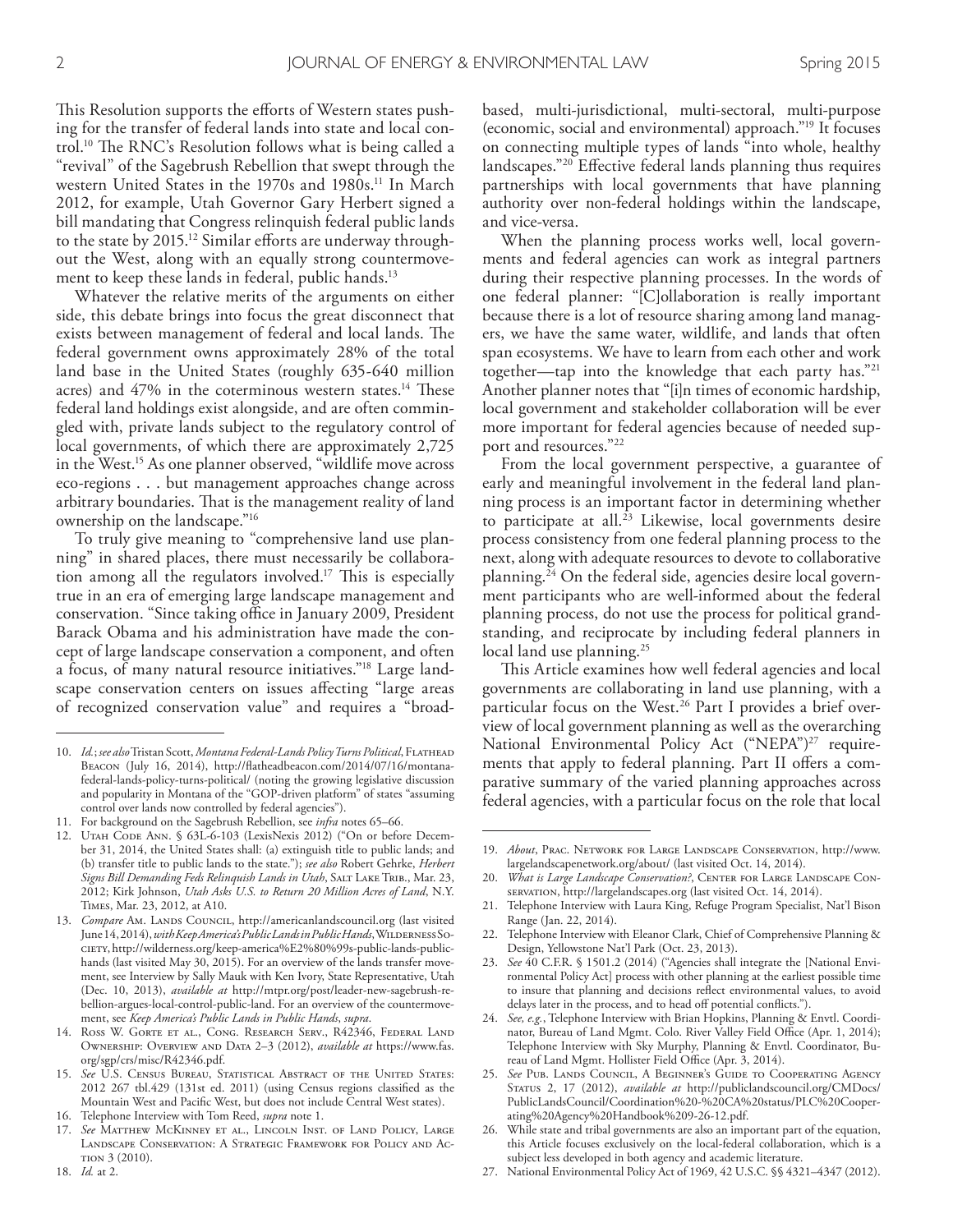governments can play in agency planning. 28 Based on case studies and interviews with federal and local officials, Part III then recommends how to improve federal-local planning eforts so that both federal and local land use planning can be more robust and effective across the landscape. The Article concludes that, while there is an increased awareness of the linkages between federal and local land use planning, and limited examples of emerging collaboration, there is signifcant room for improvement before we see truly integrated, large landscape planning in the West.

# **I. Overview of Local and Federal Land Use Planning**

To bridge the disconnect between local and federal planning, one must frst understand the larger legal context that informs the planning process for each level of government. For local governments, that planning is driven by state-adopted enabling legislation that, while variable from state to state, nonetheless shares some common concepts and vocabulary. For federal agencies, NEPA provides an overarching framework for federal land use plans developed with an environmental assessment ("EA") or environmental impact statement ("EIS"). 29 Beyond the NEPA framework, however, variability exists under the statutes, regulations, manuals, and handbooks applicable to each agency. Part II addresses those unique aspects of agency planning in more detail.

#### *A. Local Planning Generally*

Local governments are the primary regulators of private land uses in the United States, relying on zoning and subdivision laws that are typically shaped by underlying comprehensive land use plans.<sup>30</sup> The concept of comprehensive local government land use planning frst took hold in the 1920s, following on the heels of the U.S. Supreme Court's validation of zoning.<sup>31</sup> The land use planning of today is

largely the legacy of national model enabling legislation. 32 In the 1920s, the U.S. Department of Commerce's Standard State Zoning Enabling Act and the Standard City Planning Enabling Act spearheaded nationwide planning efforts.<sup>33</sup> The legislation, adopted by nearly all states, provided local governments with authority to create comprehensive plans, zoning regulations, and subdivision regulations.<sup>34</sup> The model legislation also specified key elements that the plans should address, such as infrastructure, economic goals, housing, and the like. 35 In a nutshell, local government planning involves creation of land use inventories and goals for a community's future development, use of land, and conservation of resources over time. As discussed below, this planning can address issues and areas that squarely overlap with federal land use planning.

State comprehensive planning is sometimes required and sometimes optional.<sup>36</sup> This planning informs, guides, and in some states is binding upon the way local governments regulate zoning and subdivision review. 37 In Montana, for example, local governments that conduct planning must map and textually describe the natural resources in their jurisdiction and set land use goals and objectives for the community. <sup>38</sup> Tis planning can address wildfre response, threatened or endangered wildlife and habitat, forest lands, mineral resources, streams, rivers, lakes, and wetlands. 39 Similarly, depending on the situation, Washington either allows or requires plans to address "conservation, development, and utilization of natural resources,"40 including "agricultural, forest, and mineral resource lands." 41 Likewise, Arizona local government plans must address topics such as recreation and open space, renewable energy, air and water quality, and natural resource conservation. 42 Idaho local gov-

40. Wash. Rev. Code § 35A.63.062(1) (2012).

42. *See generally* Ariz. Rev. Stat. §§ 9-461.05, 11-807 (2012) (municipal planning and county planning requirements, respectively). Colorado, too, calls for planning that addresses wildlife habitat and species, and even purports to al-

<sup>28.</sup> To date, there are relatively few articles summarizing the various planning processes. An excellent summary from a prior decade is George Cameron Coggins, *Te Developing Law of Land Use Planning on the Federal Lands*, 61 U. Colo. L. Rev. 307 (1990). Other informative articles that touch upon this area include Lyn Loyd Creswell, *Federal Agency*—*Local Government Land Use Negotiations: Vulnerabilities of the Federal Bargaining Position*, 33 J. URB. & CONTEMP. L. 3 (1998); Nestor M. Davidson, *Cooperative Localism: Federal-Local Collaboration in an Era of State Sovereignty*, 93 Va. L. Rev. 959 (2007) (arguing for federal empowerment of localities in other, non-land use contexts); John W. Hart, Comment, *National Forest Planning: An Opportunity for Local Governments to*  Influence Federal Land Use, 16 Pub. LAND L. REV. 137 (1995); Matthew Hilton, *Defending the Right of Local Governments to Contribute to Decision Making Regarding Public Lands in the Western United States*, 27 Urb. Law. 267 (1995); Karen W. Lowrie & Michael R. Greenberg, *Can David and Goliath Get Along?*  Federal Land in Local Places, 28 ENVTL. MGMT. 703, 703-11 (2001) (comparing the Department of Energy's reputation for collaboration with other land management agencies).

<sup>29.</sup> 42 U.S.C. §§ 4321–4347.

<sup>30.</sup> *See* Patricia E. Salkin, American Law of Zoning § 2:1 (5th ed. 2011); Edward Ziegler, Rathkopf 's The Law of Zoning and Planning § 1:2 (4th ed. 2013).

<sup>31.</sup> *See* Vill. of Euclid, Ohio v. Ambler Realty Co., 272 U.S. 365, 373 (1926), *discussed in* Salkin, *supra* note 30, at § 5:1.

<sup>32.</sup> *See* Stuart Meck, Am. Planning Ass'n, Model Planning and Zoning Enabling Legislation: A Short History 1 (1996).

<sup>33.</sup> *See Standard State Zoning Enabling Act and Standard City Planning Enabling Act*, Am. Planning Ass'n, http://www.planning.org/growingsmart/ enablingacts.htm (last visited Feb. 11, 2013) (copies of these model documents available).

<sup>34.</sup> Stuart Meck, *Model Planning and Zoning Enabling Legislation: A Short History*, *in* 1 MODERNIZING STATE PLANNING STATUTES: THE GROWING SMART WORKing Papers 1, 2 (James Hecimovich ed., Am. Planning Ass'n 1996).

<sup>35.</sup> *Id.* at 9.

<sup>36.</sup> The American Planning Association reports that ten states have optional local planning, twenty-fve states conditionally mandate local planning, and ffteen states mandate local planning. Am. Planning Ass'n, Growing Smart Legislative Guidebook: Model Statutes for Planning and the Management of Change 7-278 (Stuart Meck ed., 2002), *available at* http://www.planning. org/growingsmart/guidebook/print/ [hereinafter GROWING SMART GUIDE-BOOK]. These planning approaches are well summarized in Edward J. Sullivan & Matthew J. Michel, *Ramapo Plus Tirty: Te Changing Role of the Plan in*  Land Use Regulation, 35 URB. LAW. 75 (2003).

<sup>37.</sup> *See generally* Salkin, *supra* note 30, at §§ 5:1–5:16; *see, e.g.*, Or. Rev. Stat. § 197.175(2)(b) (2012) (requiring that local governments "[e]nact land use regulations to implement their comprehensive plans"); MONT. CODE ANN. §§ 76-1-601–607 (2013) (requiring consistency between zoning and subdivision law and growth policies); CAL. GOVT CODE § 65860 (2009) (requiring consistency between zoning ordinances and the general plan of the county or city). 38. Mont. Code Ann. § 76-1-601 (2013).

<sup>39.</sup> *Id.*

<sup>41.</sup> *Id*. § 36.70A.060 (2012).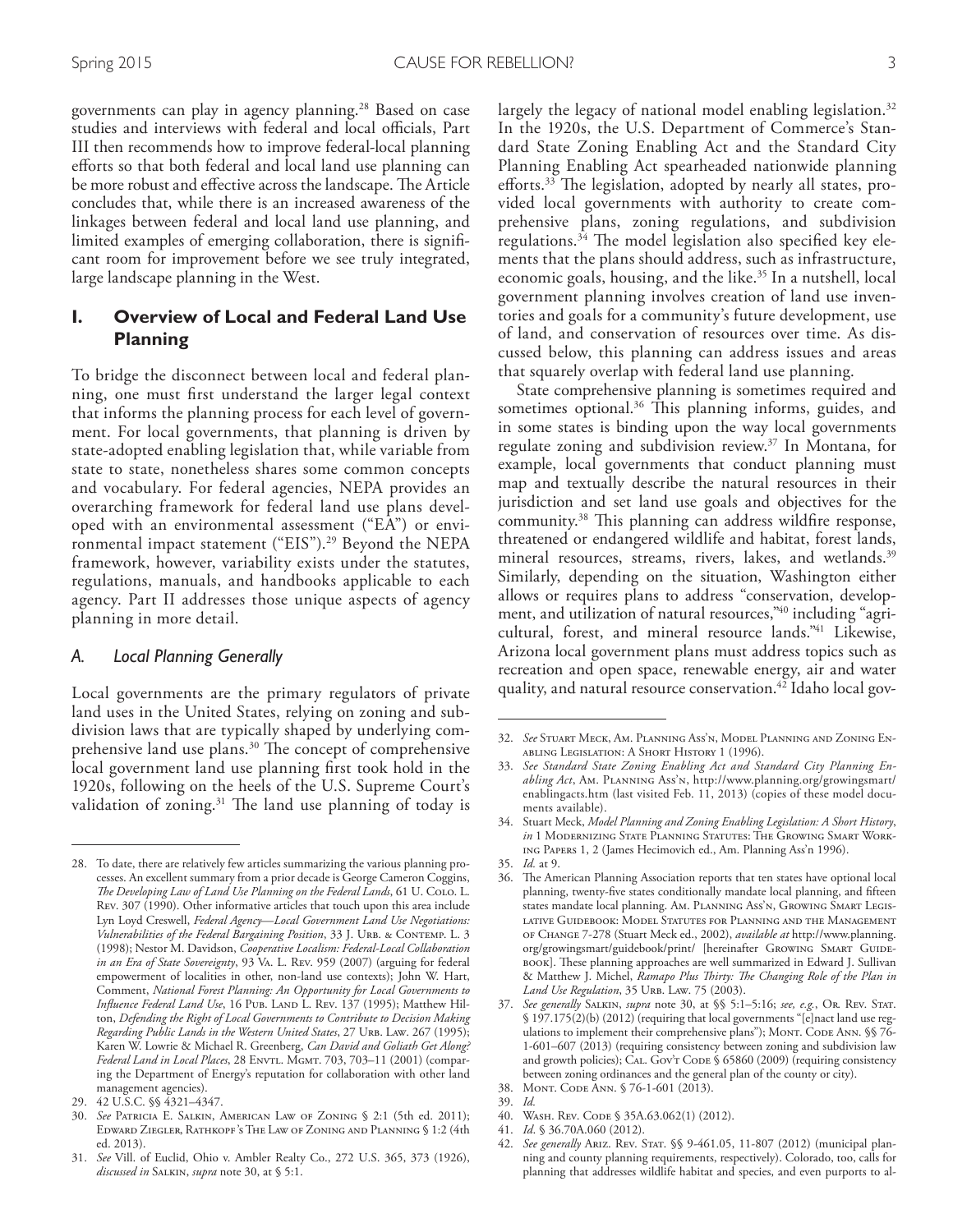ernment plans must include an "analysis of areas, sites, or structures of historical, archeological, architectural, ecological, wildlife, or scenic significance."<sup>43</sup> In places where such planning is optional, local governments arguably relinquish a major opportunity to shape the planning of shared, localfederal resources.

Planning enabling acts for local governments range from those providing the most basic contours to those requiring complex and detailed elements. Yet, even among the more detailed enabling statutes, there are very few that contemplate how local government planning might interface with federal planning on adjacent lands. Some western states place federal coordination responsibility with state-level agencies but make little mention of such coordination at the local level.<sup>44</sup> Others generically reference the idea of local governments coordinating with "other agencies," but lack any specifc direction about federal lands planning in particular.45 Indeed, to the extent coordination is mentioned, it predominantly relates to local-state coordination or coordination among local governments within a region.<sup>46</sup>

Even in the more recent American Planning Association's Growing Smart Legislative Guidebook,<sup>47</sup> which contains model planning language for local governments, local-federal coordination receives minimal coverage. Instead, the Guidebook focuses on cautioning local governments not to exceed their jurisdiction or risk preemption by planning in ways that "interfere with" federal plans, laws, or authority.<sup>48</sup> The Guidebook also recommends model enabling language that completely exempts from local regulation all "lands owned or leased by the federal government."<sup>49</sup> This guidance refects the prevailing local government perspective of steering clear of federal issues when engaging in local government land use planning.<sup>50</sup>

49. *Id.* at 8-42–43.

In the development of local plans, Oregon has a unique, and perhaps the longest standing, directive for local-federal collaboration, although it heavily favors local government:

It is expected that regional, state and federal agency plans will conform to the comprehensive plans of cities and counties. Cities and counties are expected to take into account the regional, state and national needs. Regional, state and federal agencies are expected to make their needs known during the preparation and revision of city and county comprehensive plans.<sup>51</sup>

Oregon's local governments are specifcally instructed to collaborate with federal agencies in areas such as natural resources, estuaries, and coastal shorelands.52

There is an emerging effort to create federal land management coordination offices at the state executive level, which serve to coordinate the state's interest in the planning process.<sup>53</sup> But there is much less sign of local efforts at coordination.54 In the development of federal plans, Nevada does allow local governments, rather than the state, to "represent [their] own interests" vis-à-vis federal land if they adopt a master plan.<sup>55</sup> But even in this case there is no mention of coordinated land use planning, and the state's focus seems driven more toward the acquisition of federal lands for development and expansion of the tax base<sup>56</sup> and increased local government control over management of federal lands.57 Taking an even harder line against federal authority, in 2011, the Utah Legislature passed a law mandating that the U.S. Forest Service ("Forest Service" or "USFS") and Bureau of Land Management ("BLM") "produce planning documents consistent with state and local land use plans to the maximum extent consistent with federal law."<sup>58</sup> Here, too, the posture is not so much local-federal collaboration as a counter-punch demanding that federal agencies make federal land use planning subservient to local planning.

Taking a more balanced approach, in 2012, Wyoming empowered local governments to take a direct role in federal land use collaboration:

Each board of county commissioners may: Represent the county, *including but not limited to representing the county as a cooperating agency with special expertise in matters related to the National Environmental Policy Act and in federal land planning, implementation and management actions* . . . .59

When representing a county as a cooperating agency in matters related to the National Environmental Policy Act and in federal land planning, implementation and management

- 54. *See supra* text accompanying note 44.
- 55. Nev. Rev. Stat. § 278.243 (2013).
- 56. *Id.* § 321.7355.

- 58. Utah Code Ann. § 63J-8-104(1) (LexisNexis 2013).
- 59. Wyo. Stat. Ann. § 18-3-504 (2012) (emphasis added).

low local governments to plan for "roads on public lands administered by the federal government." COLO. REV. STAT. § 29-20-104 (2012).

<sup>43.</sup> Idaho Code Ann. § 67-6508(k) (2012).

<sup>44.</sup> See, e.g., COLO. REV. STAT. § 36-1-144 (2012) ("The state board of land commissioners is authorized to enter into cooperative agreements on behalf of the state with any federal agency for the improvement and betterment of state owned lands . . . ."); Haw. Rev. Stat. § 225M-2(b)(3), (8) (2012) (providing that the state office of planning will facilitate "coordinated and cooperative planning" between state, local, and federal governments); Nev. Rev. STAT. § 321.640 (2012) ("State participation in land use planning should be limited to . . . the acquisition and use of federal lands."); N.M. STAT. ANN. § 3-56-5 ("The regional planning commission shall . . . coordinate regional planning with . . . the programs of federal departments and agencies . . . ."); OR. REV. STAT. § 197.040(1)(d) (2012) (reciting a similar duty for the Oregon Land Conservation & Development Committee).

<sup>45.</sup> E.g., CAL. Gov't Code § 65103 (West 2010) ("Each planning agency shall perform all of the following functions: . . . (f) Promote the coordination of local plans and programs with the plans and programs of other public agencies."); WASH. REV. CODE §§ 36.70.360, 36.70.480 (2012) (requiring similar general coordination).

<sup>46.</sup> *E.g.,* Ariz. Rev. Stat. Ann. § 9-461.05(A) (1956) (requiring a local government to "coordinate the production of its general plan with the creation of the state land department conceptual land use plans"); COLO. REV. STAT. § 29-20-105 (2012) (authorizing local governments to engage in intergovernmental cooperation in planning and regulating land development).

<sup>47.</sup> Growing Smart Guidebook, *supra* note 36.

<sup>48.</sup> *Id.* at 8-38–39.

<sup>50.</sup> For "on the ground" examples of this mentality, see *infra* notes 296–97 and accompanying text.

<sup>51.</sup> Or. Dep't of Land Conservation & Dev., Oregon's Statewide Planning GOALS & GUIDELINES Goal 2:3 (2010), *available at* http://www.oregon.gov/ LCD/docs/goals/compilation\_of\_statewide\_planning\_goals.pdf.

<sup>52.</sup> *See id.* at Goals 5, 16, 17.

<sup>53.</sup> See, e.g., UTAH's PUB. LANDS POL'Y COORDINATION OFF., http://publiclands. utah.gov/ (last visited June 14, 2014).

<sup>57.</sup> *Id.* § 321.720(10).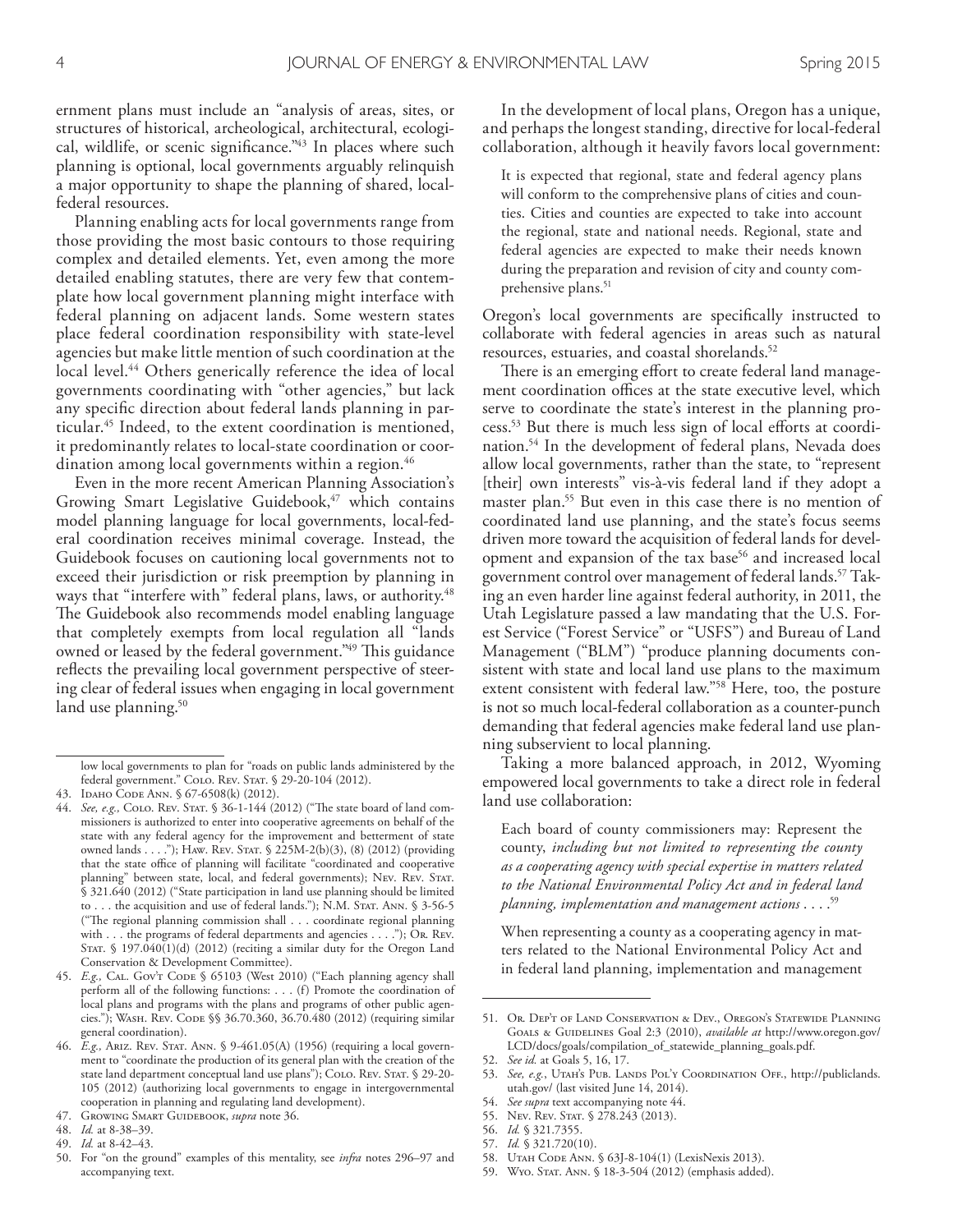actions, a board of county commissioners shall be deemed to have special expertise on all subject matters for which it has statutory responsibility, including but not limited to, all subject matters directly or indirectly related to the health, safety, welfare, custom, culture and socio-economic viability of a county.

The board of county commissioners of a county which has officially adopted a comprehensive plan pursuant to W.S. 18-5-202(b) may participate in eforts to coordinate the plan with federal agencies as provided in the Federal Land Policy and Management Act of 1976, the Forest and Rangeland Renewable Resources Planning Act of 1974, as amended by the National Forest Management Act of 1976 and any other federal statute which provides for coordination with local governments and federal regulations adopted pursuant to those acts. 60

And, in 2013, the Montana Legislature expanded its Growth Policy Act to state that a local government can "use a growth policy as a resource management plan for the purposes of establishing coordination or cooperating agency status with a federal land management agency."61 As these last two examples demonstrate, western states could do much to advance the issue of local-federal land use planning by simply noting, in nonadversarial language, the importance of that issue in their enabling legislation.

#### *B. Federal Planning Generally*

## 1. A Brief Historical Backdrop on Federal-Local **Relations**

Since the inception of federal land management agencies, western territories, along with their successive states, communities, and people, have struggled with the federal government over decisionmaking processes involving natural resources on federal lands. 62 As early as 1906, county governments availed themselves of the political process to secure an ownership stake in the newly created forest reserves that surrounded and enveloped their communities. 63 Supported by the pressure of western politicians that were unreceptive to the new forest reserves, Congress declared that 10% of gross revenue generated from national forest lands within a county's jurisdiction must be assigned to the beneft of the county. 64

The Sagebrush Rebellion was an outward manifestation of these regional management conflicts,<sup>65</sup> and western landowners, through their political representatives, demanded that the federal government surrender managerial authority over public lands to the individual states. 66 Despite these eforts, federal courts have upheld federal agency authority to manage federal lands.<sup>67</sup> The legacy of this battle continues to be played out today,<sup>68</sup> with Utah leading the modern charge of demanding the extinguishment and transfer of title to federal lands within its jurisdiction. 69

Notwithstanding Utah's bold attempt at a land takeover, some assert that managerial infuence over federal public lands is of greater importance to most communities than an outright grant of title.<sup>70</sup> The enactment of local government land use plans and ordinances that purport to regulate federal lands across the West suggests as much. 71 And the federal government—albeit several decades behind local government planning—appears to be responding with the passage of planning laws that reference local governments and local land use planning.

# 2. A Brief Overview of NEPA's Application to Federal Planning

Although federal lands have existed for some time, it was only in 1974 that Congress frst ordered a land management agency to engage in comprehensive planning. 72 Today, BLM, the Forest Service, the U.S. National Park Service ("National Park Service" or "NPS"), and the U.S. Fish & Wildlife Service ("Fish & Wildlife Service") all engage in some form of land use planning,<sup>73</sup> with the Federal Land Policy and Management Act ("FLPMA")<sup>74</sup> and the National Forest Management Act ("NFMA")<sup>75</sup> perhaps best exemplifying the federal government's eforts to achieve coordinated and multilevel planning. Yet despite these legal strides, the various land management agencies lack any standardized process that would assure local governments a degree of uniformity in how they interface with federal planning. Presently, NEPA provides the only common denominator in federal planning,76 with provisions allowing local governments an

<sup>60.</sup> Wyo. Stat. Ann. § 18-5-208 (2012).

<sup>61.</sup> Mont. Code Ann. § 76-1-607 (2013); *see also* Mont. Code Ann. § 76-1-  $601(4)(d)$  (2013) (authorizing the same).

<sup>62.</sup> Tomas D. Lustig, *Recent Struggles for Control of the Public Lands: Shall We "Deliver It Up to Wild Beasts"?*, 57 U. Colo. L. Rev. 593, 593–95 (1986).

<sup>63.</sup> Samuel T. Dana & Sally K. Fairfax*,* Forest and Range Policy 90–91 (2d ed. 1980).

<sup>64.</sup> *Id*.

<sup>65.</sup> *See* John D. Leshy, *Unraveling the Sagebrush Rebellion: Law, Politics and Federal Lands*, 14 U.C. Davis L. Rev. 317, 317 (1980).

<sup>66.</sup> *Id*. at 320–21.

<sup>67.</sup> *E.g.,* Kleppe v. New Mexico, 426 U.S. 529 (1976) (upholding the federal government's right to manage federal lands under the Property Clause); Nev. State Bd. of Agric. v. United States, 512 F. Supp. 166, 171 (D. Nev. 1981), *af'd*, 699 F.2d 486 (9th Cir. 1983) (holding that federal regulation of western public lands is not a violation of the equal footing doctrine "merely because its impact may difer between various states because of geographic or economic reasons").

<sup>68.</sup> Christi Turner, *After the Standof, What's Next for Bundy and BLM?*, High Country News (Apr. 18, 2014), http://www.hcn.org/blogs/goat/after-the-standofwhats-next-for-bundy-and-blm.

<sup>69.</sup> *See supra* text accompanying note 12.

<sup>70.</sup> *E.g.*, Bruce Babbitt, *Federalism and the Environment: An Intergovernmental Perspective of the Sagebrush Rebellion*, 12 Envtl. L. 847, 853 (1982).

<sup>71.</sup> William Chaloupka, *Te County Supremacy and Militia Movements: Federalism as an Issue on the Radical Right*, 26 Publius: J. Federalism 161, 163 (1996).

<sup>72.</sup> Coggins, *supra* note 28, at 308 (citing section V(b) of the Forest and Rangeland Renewable Resources Planning Act as the first official mandate, at 16 U.S.C. §§ 1600–1614 (2012)).

<sup>73.</sup> *Id.*; *see also* discussion *infra* Part II.

<sup>74.</sup> 43 U.S.C. § 1701 (2012).

<sup>75.</sup> 16 U.S.C. § 1600.

<sup>76.</sup> There is perhaps one additional commonality that does not appear to be in use: in a 2004 Executive Order on Cooperative Conservation, President George W. Bush mandated that local participation become an integral feature when the "Departments of the Interior, Agriculture, Commerce, and Defense and the Environmental Protection Agency implement laws relating to the environment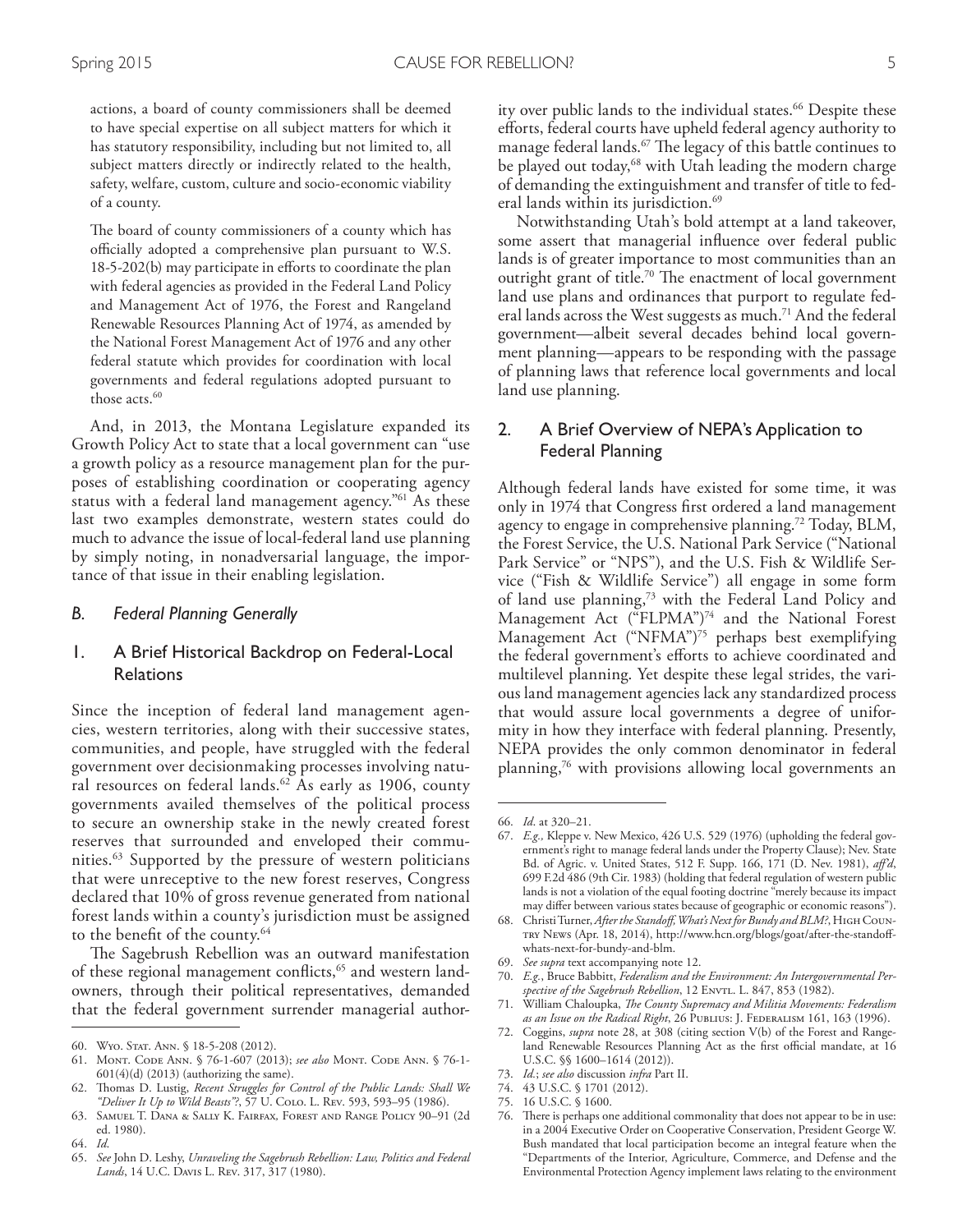opportunity to participate as "cooperating agencies" in environmental review of federal agency land use plans. 77

Federal regulations provide that NEPA processes and agency planning go hand in hand, with the goals of "[i]ntegrating the NEPA process into early planning" and "emphasizing cooperative consultation among agencies."78 Agencies are instructed "to integrate the NEPA process with other planning at the earliest possible time to insure that planning and decisions refect environmental values, to avoid delays later in the process, and to head off potential conflicts."79 To that end, NEPA environmental documents and agency planning documents should be "circulated and reviewed at the same time."80 Courts have held that the act of planning represents a major federal action requiring a NEPA process: public engagement, an assessment of risk and alternatives, the agency "hard look," and either an EA or an EIS. 81

Sec. 3. Federal Activities. To carry out the purpose of this order, the Secretaries of the Interior, Agriculture, Commerce, and Defense and the Administrator of the Environmental Protection Agency shall, to the extent permitted by law and subject to the availability of appropriations and in coordination with each other as appropriate:

(a) carry out the programs, projects, and activities of the agency that they respectively head that implement laws relating to the environment and natural resources in a manner that:

(i) facilitates cooperative conservation;

(ii) takes appropriate account of and respects the interests of persons with ownership or other legally recognized interests in land and other natural resources;

(iii) properly accommodates local participation in Federal decisionmaking . . . .

Presumably, federal land planning implementation would fall within the purview of this order. Although the order has existed for over a decade, interviews with agency officials suggest that there is little awareness of it, and it has not been a major driver of federal-local collaboration. Telephone Interview with Bryann Amme, Planning Chief, Bureau of Land Mgmt. (Aug. 23, 2013); Telephone Interview with Joel Larson, Mgmt. Program Analyst, Div. of Decision Support, Bureau of Land Mgmt. (Aug. 21, 2013). This Order could perhaps become a spring board toward greater land use planning coordination among agencies.

- 77. National Environmental Policy Act of 1969 § 101(a), 42 U.S.C. § 4321(a) (2012).
- 78. 40 C.F.R. § 1501.1 (2014); *see also* 40 C.F.R. § 1501.2 (2014) ("Agencies shall integrate the NEPA process with other planning at the earliest possible time to insure that planning and decisions refect environmental values, to avoid delays later in the process, and to head off potential conflicts."). In the case of the Forest Service, Congress further mandated that land use plans comply with NEPA. 16 U.S.C. § 1604(g)(1) (2012); Coggins, *supra* note 28, at 340.

81. *See, e.g.*, Klamath Siskiyou Wildlands Ctr. v. Boody, 468 F.3d 549, 560 (9th Cir. 2006). *But see* Norton v. S. Utah Wilderness Alliance, 542 U.S. 55, 69–71 (2004) (concluding that not all statements within a federal land use plan are enforceable, binding commitments) ("*SUWA*"). Scholars note that some federal agencies have attempted unsuccessfully to use *SUWA* as a basis for avoiding NEPA's application to planning altogether. *See generally* Michael C. Blumm & Sherry L. Bosse, Norton v. SUWA *and the Unraveling of Federal Public Land Planning*, 18 DUKE ENVTL. L. & POL'Y F. 105 (2007) ("[T]he Bush Administration seized upon the decision as a justifcation for redefning national forest land plans as aspirational in nature, without making any binding commitments as to particular authorized activities or land suitability. The Administra-

For a typical agency planning process, NEPA regulations allow—but do not require—the agency to designate any state or local agency or Indian tribe as having cooperating agency status. 82 To qualify as a cooperating agency, a local government generally must show it has "specialized expertise," typically involving experience in local socioeconomics or local natural resource issues.<sup>83</sup> The decision to grant or deny cooperating agency status to a nonfederal agency is a matter of agency discretion, and is not judicially reviewable. 84 Among the federal agencies, there appears to be a growing recognition of the value of local government cooperating agencies, although federal planners vary in the degree to which they encourage such involvement. 85 Beyond the basic regulatory requirements, the exact parameters of the cooperating agency role vary greatly and are largely determined on the ground. 86

Cooperating agency status provides local governments with a direct pipeline that is above and beyond what a member of the public enjoys. Federal regulations "emphasize agency cooperation early in the NEPA process," and cooperating status, when granted, comes with a full suite of rights and responsibilities:

Each cooperating agency shall: (1) Participate in the NEPA process at the earliest possible time. (2) Participate in the scoping process<sup>87</sup> . . . . (3) Assume on request of the lead agency responsibility for developing information and preparing environmental analyses including portions of the environmental impact statement concerning which the cooperating agency has special expertise. (4) Make available staff support at the lead agency's request to enhance the latter's interdisciplinary capability. (5) Normally use its own funds. The lead agency shall, to the extent available funds permit, fund those major activities or analyses it requests from cooperating agencies. Potential lead agencies shall include such funding requirements in their budget requests. 88

Thus, NEPA regulations impose significant obligations on the cooperating agency to participate in the process and to make both staf and fnancial resources available to the effort. The precise nature of the lead-agency-cooperatingagency relationship is typically formalized in a memorandum of understanding. 89 In practice, local government cooperating agencies can become very involved, meeting frequently

tion also moved to eliminate environmental review of national forest plans, claiming that, under its redefinition, plans produce no environmental effects, an effort that was subsequently stalled by the courts.").

- 1d.; see also Pub. LANDS COUNCIL, *supra* note 25, at 10-11.
- 84. Wyoming v. U.S. Dep't of Agric., 661 F.3d 1209, 1241–43 (10th Cir. 2011); *see also* 43 C.F.R. 46.225(c) (2014).
- 85. *See generally* discussion *infra* Part III.
- 86. *Id.* Even in the case of the BLM, which uses a more detailed guidance manual, the parameters of the cooperating agency vary. *See generally infra* text accompanying notes 122–39.
- Scoping determines the scope of environmental review and the significant issues to be analyzed, after publishing of a notice of intent and before issuing the environmental review document. 42 U.S.C. § 4332 (2012).
- 88. 40 C.F.R. § 1501.6 (2014).
- 89. 43 C.F.R. § 46.225(d) (2014).

and natural resources." Exec. Order No. 13,352, 69 Fed. Reg. 52,989 (Aug. 26, 2004). The order provides the following:

Sec. 2. Definition. As used in this order, the term "cooperative conservation'' means actions that relate to use, enhancement, and enjoyment of natural resources, protection of the environment, or both, and that involve collaborative activity among Federal, State, local, and tribal governments, private for-proft and nonproft institutions, other nongovernmental entities and individuals.

<sup>79.</sup> 40 C.F.R. § 1501.2.

<sup>80.</sup> *Id.*

<sup>82.</sup> 40 C.F.R. § 1508.5 (2014) ("A State or local agency of similar qualifcations or, when the effects are on a reservation, an Indian Tribe, may by agreement with the lead agency become a cooperating agency.").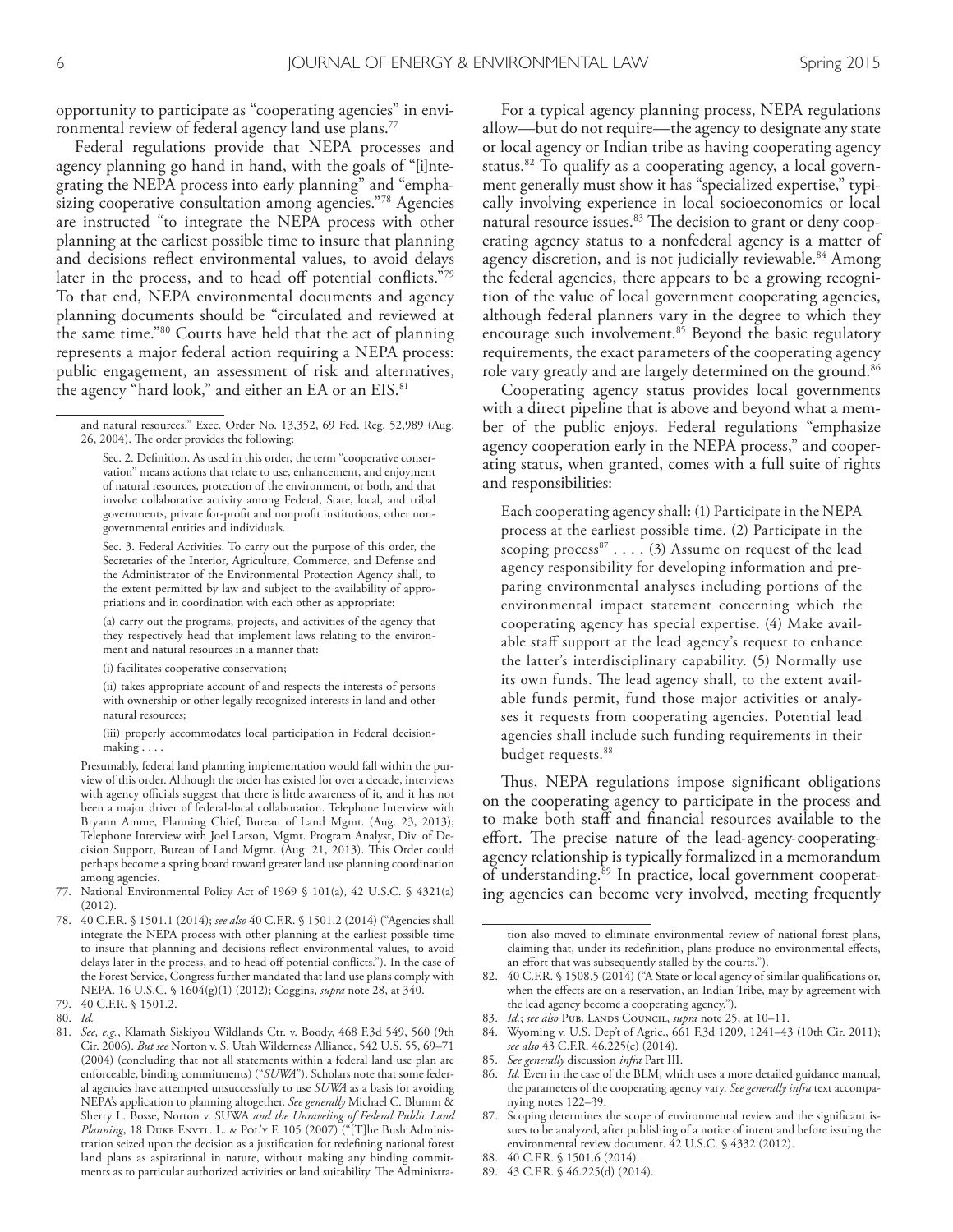with the lead federal agency, participating in project scoping, providing data relevant to the local community, and reviewing drafts of planning documents, along with the traditional opportunity to provide public comment. 90 For this reason, some local governments decline cooperating agency status. 91 Even absent full cooperating agency status, however, many federal planners continue to extend extra participation privileges to local government officials to ensure the process remains collaborative. 92 And with respect to the scoping phase, the regulations specify that agencies shall invite the participation of "affected . . . local agencies," regardless of whether they have cooperating agency status. 93

Some agency officials view NEPA as the sole substantive mechanism for public engagement in the planning process, $94$  while other officials view NEPA's engagement process as a way to augment their agency's specifc planning processes. 95 Indeed, for all the notice and participation that NEPA accords local governments, interviews with agency planners indicate that many believe more is needed to foster true local-federal collaboration and build long-term relationships. 96 As one Fish & Wildlife Service project leader summarized: "NEPA and its legal requirements are not the [most] effective mechanism [for collaboration]. NEPA lacks a soul, which is what you need when you are dealing with people's lives, cultures, and lands. That is why NEPA falls short; it is too sterile."97

#### 3. A Brief Mention of Local Government Standing

Federal courts have also recognized that local governments have standing to challenge procedural deficiencies in agency planning, despite agency arguments to the contrary. In *American Motorcyclist Ass'n v. Watt*, 98 BLM neglected to, *inter alia*, provide key information to Inyo County during its preparation of the California Desert Conservation Area Plan, make the plan consistent with local comprehensive plans, and allow local governments an opportunity to raise inconsistencies and have them addressed, all in violation of FLPMA.<sup>99</sup> The U.S. District Court for the Central District of California observed:

[T]he harm caused by disruption of local comprehensive planning falls directly on the County, and may be fairly characterized as harm to the County in a proprietary sense.

- 95. *E.g.*, Telephone Interview with Richard (Rick) Potts, Project Leader, Charles M. Russell Nat'l Wildlife Refuge (Jan. 10, 2014).
- 96. *See generally* discussion *infra* Part III.
- 97. *E.g.*, Telephone Interview with Richard (Rick) Potts, *supra* note 95.
- 98. Am. Motorcyclist Ass'n v. Watt, 534 F. Supp. 923, 929 (C.D. Cal. 1981), *af'd*, 714 F.2d 962 (9th Cir. 1983).
- 99. *Id.* at 932, 935–36.

*Cf*., *City of Davis v. Colemen*, 521 F.2d 661, 671 (9th Cir. 1975) (where agency action might adversely afect city water supply, and would frustrate city's policy of controlled growth, injury in fact test is satisfed). Here, Inyo has shown that its ability to develop and adopt a general plan (as required by Cal. Gov't Code §§ 65300-03) has been significantly impaired. This is sufficient to show injury to Inyo's interests as a political entity, thereby satisfying the Article III "case or controversy" requirement. Accordingly, I conclude that County of Inyo has met the Article III "injury in fact" requirement . . . with respect to harm to its planning activities. 100

In 2013, the U.S. District Court for the District of Arizona similarly concluded that Mohave County had standing to sue BLM because "[t]he Coalition's allegations in this case—that the [agency land use plan] will have economic consequences for Mohave County that will directly impair its ability to carry out its governmental functions, including implementation of its Land Use Plan—shows injury to the County's concrete proprietary interests."101 While these decisions arose under BLM procedures, presumably local governments could make similar standing arguments under both NEPA and the specifc planning procedures of other agencies as well. For a discussion of those specifc agency planning procedures, we now turn to Part II.

#### **II. Planning by Federal Agency**

#### *A. Bureau of Land Management*

Of all the federal land management agencies, BLM has arguably the most direct obligations to address local government planning as part of its federal planning process. Created in 1946 by the merging of the U.S. Grazing Service and the General Land Office, BLM's first several decades refected little or no forethought, let alone systemic planning.<sup>102</sup> Thus, when President Ford signed FLPMA into law in 1976, its central focus on land management planning fundamentally altered the agency's guiding principles.<sup>103</sup> When FLPMA is placed alongside NFMA, discussed below, one dominant theme emerges: in the best interest of the nation, public lands and their resources should be managed according to long-term, comprehensive plans that are carefully crafted through public involvement and cooperative governmental efforts.<sup>104</sup>

104. *See* 43 U.S.C. § 1701(a)(2) (2012); 36 C.F.R. § 219.12(d)(1) (2014).

<sup>90.</sup> *See generally* discussion *infra* Part III.

<sup>91.</sup> *Id*. 92. *Id.*

<sup>93.</sup> Scoping provides an opportunity to inject specifc local resource concerns into the planning process. *See* 40 C.F.R. § 1501.7 (2014) ("As part of the scoping process the lead agency shall: Invite the participation of afected Federal, State, and local agencies, any afected Indian tribe, the proponent of the action, and other interested persons (including those who might not be in accord with the action on environmental grounds.)").

<sup>94.</sup> *E.g.*, Telephone Interview with Laura King, *supra* note 21.

<sup>100.</sup> *Id.* at 932. The U.S. District Court for the Central District of California ultimately held, however, that equity did not favor imposing a preliminary injunction against the agency restraining implementation of the Plan. *Id.* at 936–37.

<sup>101.</sup> Yount v. Salazar, Nos. CV11-8171-PCT DGC, CV12-8038 PCT DGC, CV12-8042 PCT DGC, CV12-8075 PCT DGC, 2013 WL 93372, at \*13 (D. Ariz. Jan. 8, 2013).

<sup>102.</sup> George Cameron Coggins & Parthenia Blessing Evans, *Multiple Use, Sustained Yield Planning on the Public Lands*, 53 U. Colo. L. Rev. 411, 447 (1982).

<sup>103.</sup> George Cameron Coggins, *Te Law of Public Rangeland Management IV: FLP-MA, PRIA, and the Multiple Use Mandate*, 14 Envrt. L. 1, 26–27 (1983).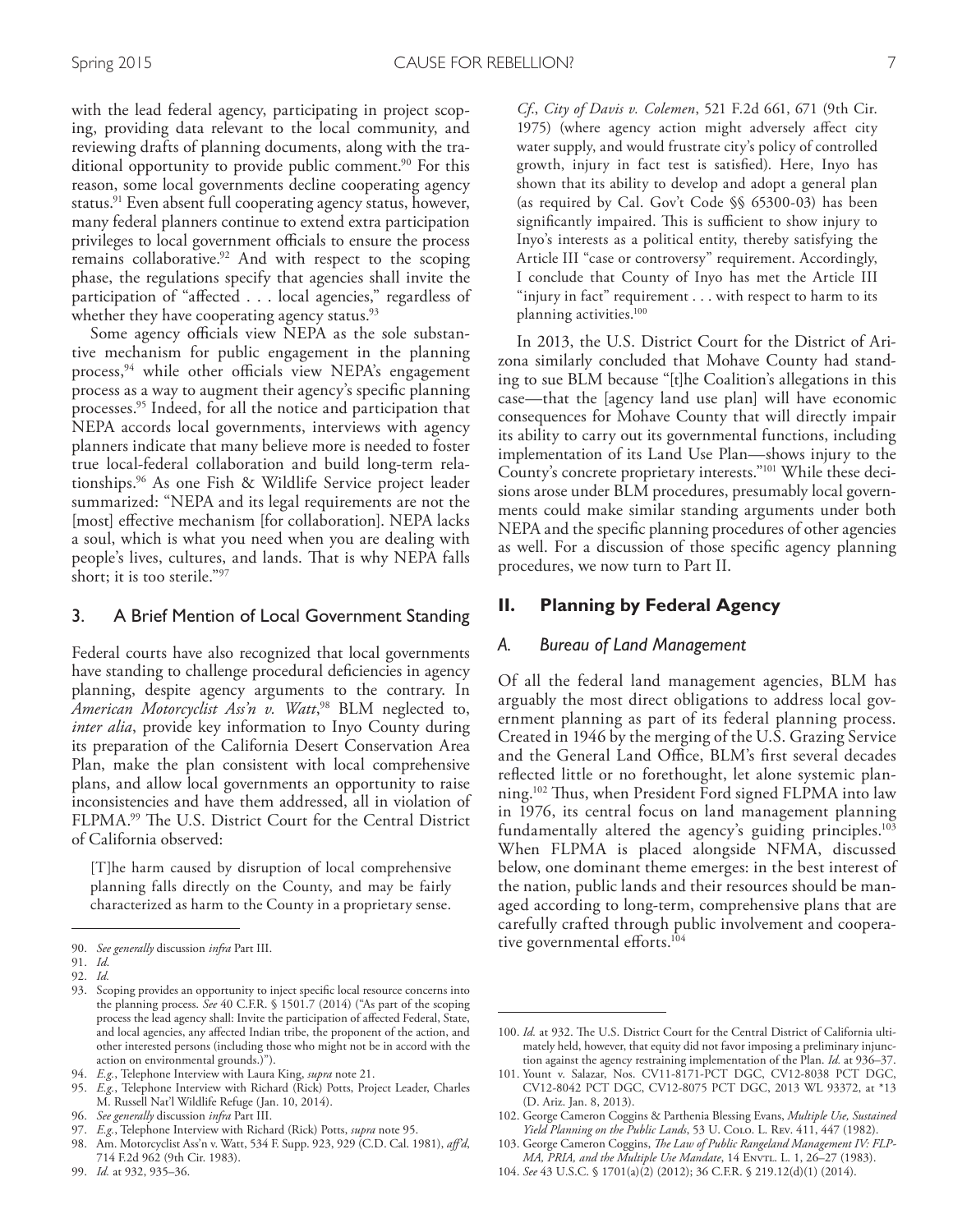Soon after FLPMA's passage, the then-Chairman of the Senate Committee on Energy and Natural Resources explained that the Act

represents a landmark achievement in the management of the public lands of the United States. For the frst time in the long history of the public lands, one law provides comprehensive authority and guidelines for the administration and protection of the Federal lands and their resources under the jurisdiction of the Bureau of Land Management. This law . . . repeals many obsolete public land laws which heretofore hindered efective land use planning for and management of public lands. 105

Under FLPMA, BLM must now manage its public lands for multiple uses and sustained yield by balancing competing resource interests, including "scientifc, scenic, historical, ecological, environmental, air and atmospheric, water resource, and archeological values"106 as well as for "domestic sources of minerals, food, timber, and fber."107 To achieve these goals, BLM must develop and implement land use plans for every individual tract of land under its authority. 108 These "resource management plans" are intended to govern the present and future uses based on the area's resource values. 109 In making these plans, BLM must compare the value of short-term resource consumption against the long-term benefts of resource conservation. 110

Resource management plans share similarities to local government comprehensive plans in that they include inventories and contemplate the designation of lands for particular uses. 111 In fact, when the agency creates a resource management plan, it must "coordinate" that plan "with other federal, state, *local* and tribal plans to the extent practical."112 BLM planners are instructed to comprehensively review the "policies, plans and programs" of local governments in an attempt to ensure multilevel consistency. 113

Importantly, this coordination obligation exists *above and apart from* any cooperating agency collaboration under NEPA. 114 As one local government training manual aptly explains:

Cooperating agency status occurs only within the context of developing an environmental impact statement [or] . . . an environmental assessment . . . under NEPA. Cooperating agency status *ends when the NEPA analysis is completed.* Coordination takes place in the general context of working to achieve compatibility between BLM or Forest Service plans and actions and local government plans and policies. Ideally, coordination is an *ongoing process*. 115

Collaboration can become difficult, however, when local land use plans are inconsistent with an agency's federal obligations. 116 In these situations, the regulations of the BLM provide a confict preemption hierarchy that is "normally" followed.<sup>117</sup> For example, one official noted local land use plans that call for no increases in federal land ownership within a county. 118 BLM, however, may need to enter into a land swap that might result in additional acreage under BLM management and thus supersede the local plan.<sup>119</sup> Livestock grazing and road access are other areas where local and federal objectives may be difficult to reconcile,<sup>120</sup> and where federal obligations will then trump. 121

The BLM Land Use Planning Manual echoes the call for a "collaborative approach to planning," which means that "BLM must strive to work together with Federal, tribal, State, and *local governments* and other interested parties from the earliest stages and throughout the planning process to address common needs and goals within the planning area."<sup>122</sup> The Manual defines collaboration as "a cooperative process in which interested parties, often with widely varied interests, work together to seek solutions with broad support for managing federal and other lands."123 Further, "collaborative partnerships" and "collaborative stewardship" are concepts involving "people working together, sharing knowledge and resources, to achieve desired outcomes for public lands and communities."124

Despite the agency's coordination mandate, interviews with BLM officials indicate that the primary way local governments participate in federal planning is through NEPA cooperating agency status.<sup>125</sup> According to one official, "[Cooperating local governments] help us basically craft the land use plan in a way that incorporates their feedback."<sup>126</sup> With cooperating status, local governments can engage more deeply. They are invited to review preliminary documents,

125. Telephone Interview with Joel Larson, *supra* note 76.

<sup>105.</sup> S. Comm. on Energy & Natural Res., 95th Cong., Legislative History of the Federal Land Policy and Management Act of 1976 vi (Comm. Print 1978).

<sup>106.</sup> 43 U.S.C. § 1701(a)(8).

<sup>107.</sup> *Id*. § 1701(a)(12).

<sup>108.</sup> *Id*. § 1712(a) (2012).

<sup>109.</sup> *Id*. § 1712(c)(1)–(8).

<sup>110.</sup> *Id.* § 1712(c)(2), (c)(7).

<sup>111.</sup> *Id.* § 1712(c).

<sup>112.</sup> *Id.* (emphasis added); *see also* 43 C.F.R. § 1610.3–1(a) (2014). State and local governments can also infuence planning through the various Resource Advisory Councils ("RAC") of BLM, all of which provide advice on land management. There are 29 RACs in the West, each "consist[ing] of 12 to 15 members from diverse interests in local communities, including ranchers, environmental groups, tribes, State and local government officials, academics, and other public land users." *Resource Advisory Councils*, BUREAU LAND MGMT., http://www. blm.gov/wo/st/en/info/resource\_advisory.html (last visited June 1, 2015).

<sup>113.</sup> 43 C.F.R. § 1610.3–2(a) to (c) (2014); Bureau of Land Mgmt., A Desk Guide to Cooperating Agency Relationships and Coordination With Intergovernmental Partners 1–2 (2012), *available at* http://www.blm.gov/wo/st/ en/info/nepa/cooperating\_agencies.html [hereinafter BLM DESK GUIDE].

<sup>115.</sup> Pub. Lands Council, A Beginner's Guide to Coordination 18 (2012), *available at* http://www.publiclandscouncil.org/CMDocs/PublicLandsCouncil/Coordination%20-%20CA%20status/PLC%20Coordination%20Handbook%209-26-12.pdf.

<sup>116.</sup> *Id.* at 9–11.

<sup>117.</sup> 43 C.F.R. § 1610.3–2(d).

<sup>118.</sup> Telephone Interview with John Thompson, Planning & Envtl. Coordinator, Bureau of Land Mgmt., Mont. State Office (Aug. 21, 2013).

<sup>119.</sup> *Id.*

<sup>120.</sup> *Id.*

<sup>121.</sup> Telephone Interview with Brian Hopkins, *supra* note 24 ("The BLM state director makes the fnal decision.").

<sup>122.</sup> Bureau of Land Mgmt., Land Use Planning Manual 1601, 1601.6C2 (2000) (emphasis added).

<sup>123.</sup> *Id.* at 1601.06B2, Glossary 1–2.

<sup>124.</sup> *Id.* at Glossary 2.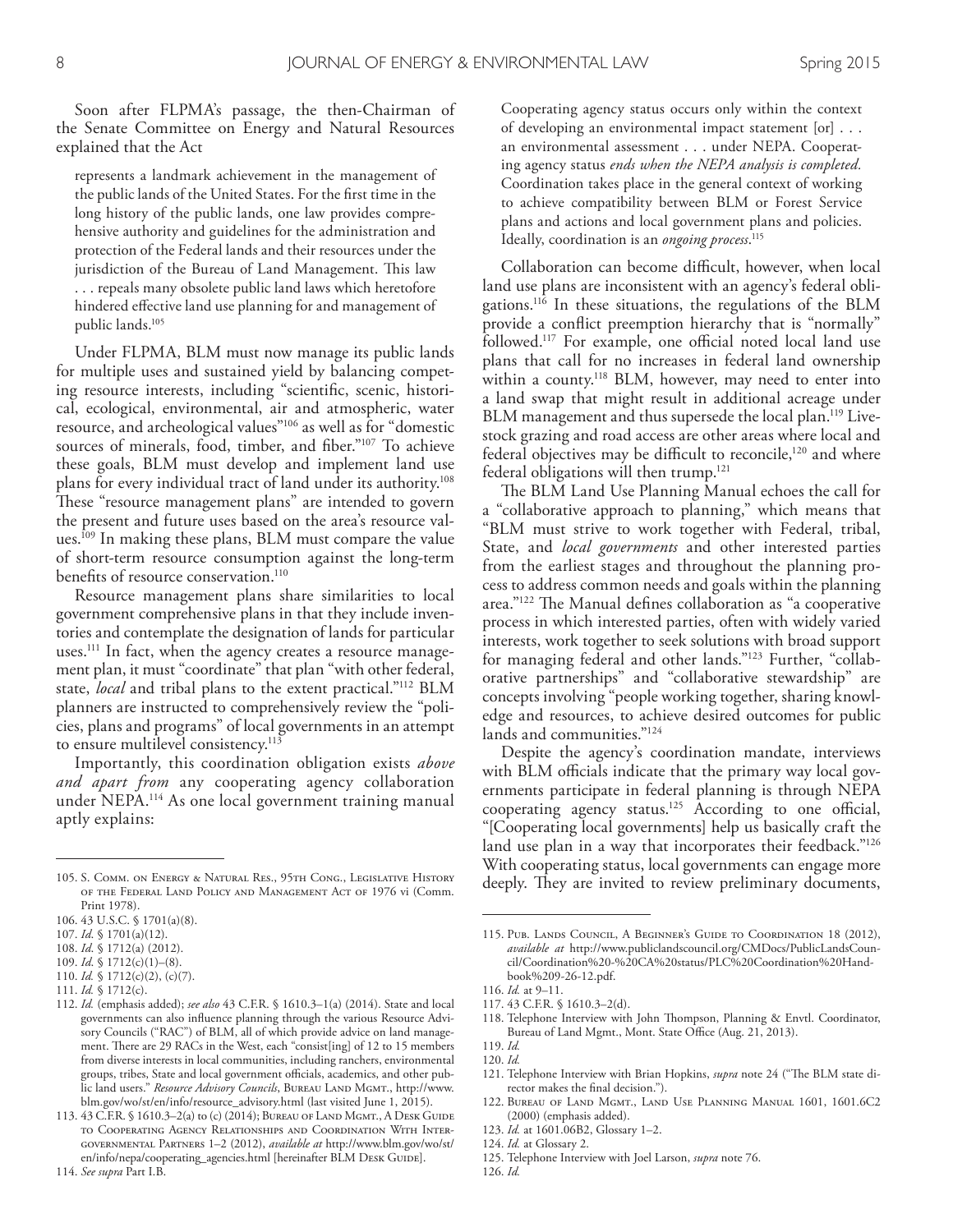submit their own documentation and land use plans, participate in developing the scoping report, serve on teams that develop plan alternatives, and help determine meeting locations.<sup>127</sup> They can join conference calls and receive federal agency briefings.<sup>128</sup> One BLM official summed up the benefts of cooperating agency status as "hav[ing] more leverage" in the process. 129

Even when local governments do not elect cooperating status, BLM has a practice of briefing and including local officials in any event. 130 In one resource management plan process, for example, the planning coordinator did a "community assessment" before a notice of intent was issued to learn local government perspectives, understand local land use plans, and "get a sense of the relationship to public lands."<sup>131</sup> While some local governments elected formal coordinating status, others remained involved more informally. 132 In the same planning process, the planning coordinator also used a parallel process for a non-governmental interest group, noting that the agency was "interested in the diferences coming out of the [local government group and the non-governmental group]."133

In conjunction with its regulatory regime, BLM has published *A Desk Guide to Cooperating Agency Relationships and Coordination with Intergovernmental Partners* as "a reference for . . . understanding the commitments, roles, and responsibilities of the BLM and cooperating agencies during land use planning and project development."134 As of May 2015, BLM was carrying out an internal review of its process for developing and updating its resource management plans.<sup>135</sup> This initiative, which is being called Planning 2.0, comes on the heels of an order from Interior Secretary Sally Jewell, directing the agency to expand its land use planning and mitigation processes. 136 As stated on the agency's website:

Through this initiative we hope to improve our land use planning process so that we can more efectively plan across landscapes at multiple scales and be more responsive to environmental and social change. We hope that this approach will create a more dynamic, durable and efficient planning process that can better honor the valuable contributions made by the public; non-government organizations; and our partners from state[,] tribal[,] and local governments; as well as other federal agencies. 137

In this aim, BLM foresees revisions to its official planning regulations and its internal planning handbook, both

134. BLM DESK GUIDE, *supra* note 113, at vii.

of which will trigger formal public review and comment periods.<sup>138</sup> The agency is currently seeking additional public comment on ways that it can achieve more "effective, efficient and durable" land use planning processes. 139

#### *B. U.S. Forest Service*

Comprehensive federal land use planning frst began in earnest with the passage of the Rangeland Renewable Resources Planning Act of 1974,<sup>140</sup> which required the Secretary of Agriculture to create "land and resource management plans" for the nation's forests. 141 But because the Act omitted critical guidance about the contents and format of land and resource management plans, Congress two years later passed NFMA,<sup>142</sup> which provided additional guidance and established greater procedural and substantive requirements. $^{\rm 143}$ 

The foundational and principle aim of the National Forest System is to "sustain the multiple use of its renewable resources in perpetuity while maintaining the long-term health and productivity of the land."<sup>144</sup> NFMA thus requires that the Forest Service employ a "systematic interdisciplinary approach to achieve integrated consideration of physical, biological, economic, and other sciences" in the production of its land and resource management plans. 145 Procedurally, the Forest Supervisor thus commences planning with the assignment of an interdisciplinary team.<sup>146</sup> Internal agency regulations guide this team through specifc steps, including the creation of guiding planning criteria. 147

After a series of planning rules became bogged down in the federal courts, the Forest Service has adopted its new 2012 National Forest System Land Management Planning Rule with hopes for better success.<sup>148</sup> Under this rule, much like BLM planning, Forest Service planning takes an "all lands" approach and must "engage the public—including Tribes and Alaska Native Corporations, other Federal agencies, State and *local governments*, individuals, and public and private organizations or entities—early and throughout the planning process."149 Also similar to BLM planning, albeit with much less specifcity, NFMA mandates that the Forest

- 143. Izaak Walton League of Am. v. Butz, 522 F.2d 945, 954–55 (4th Cir. 1975).
- 144. 36 C.F.R. § 219.1(b) (2014).
- 145. 16 U.S.C. § 1604(b); *see also* 36 C.F.R. § 219.1(c) ("[C]ollaborative and science-based development, amendment, and revision of land management plans [will] promote the ecological integrity of national forests and grasslands and other administrative units of the [Forest Service].").
- 146. 36 C.F.R. § 219.10(b) (2014).
- 147. *Id.* § 219.7(c) (2014). For a discussion of what constitutes a "signifcant" amendment, see *Sierra Club v. Cargill*, 11 F.3d 1545 (10th Cir. 1993).
- 148. 36 C.F.R. pt. 219, 77 Fed. Reg. 21,162 (2012). For a history of the new rule, and related documents, see Forest Planning Rule, U.S. FOREST SERVICE, http:// www.fs.usda.gov/planningrule (last visited June 14, 2014).
- 149. 36 C.F.R. § 219.4(a)(1) (2014) (emphasis added). An "all-lands" approach means "collaboration, engaging the public early and often to build a common understanding of the roles, values and contributions of [National Forest System] lands within the broader landscape." *Draft All-Lands Approach for the Proposed Forest Service Planning Rule*, U.S. Forest Service (n.d.), http://www. fs.usda.gov/Internet/FSE\_DOCUMENTS/stelprdb5182029.pdf.

<sup>127.</sup> Telephone Interview with John Thompson, *supra* note 118.

<sup>128.</sup> Telephone Interview with Anonymous Source (Oct. 21, 2013).

<sup>129.</sup> *Id*.

<sup>130.</sup> Telephone Interview with John Thompson, *supra* note 118.

<sup>131.</sup> Telephone Interview with Brian Hopkins, *supra* note 24.

<sup>132.</sup> *Id.*

<sup>133.</sup> *Id.*

<sup>135.</sup> Planning 2.0: Improving the Way We Plan Together, BUREAU LAND MGMT., http://www.blm.gov/wo/st/en/prog/planning/planning\_overview/planning\_ 2\_0.html (last updated Feb. 18, 2015).

<sup>136.</sup> *See* Sec'y of the Interior, Secretarial Order No. 3330, Improving Mitigation Policies and Practices of the Department of the Interior (2013), *available at* http://www.doi.gov/news/upload/Secretarial-Order-Mitigation.pdf.

<sup>137.</sup> *Planning 2.0: Improving the Way We Plan Together*, *supra* note 135.

<sup>138.</sup> *Id.* 139. *Id*.

<sup>140.</sup> 16 U.S.C. §§ 1600–1610 (2012).

<sup>141.</sup> *Id*. § 1601.

<sup>142.</sup> *Id*. § 1600.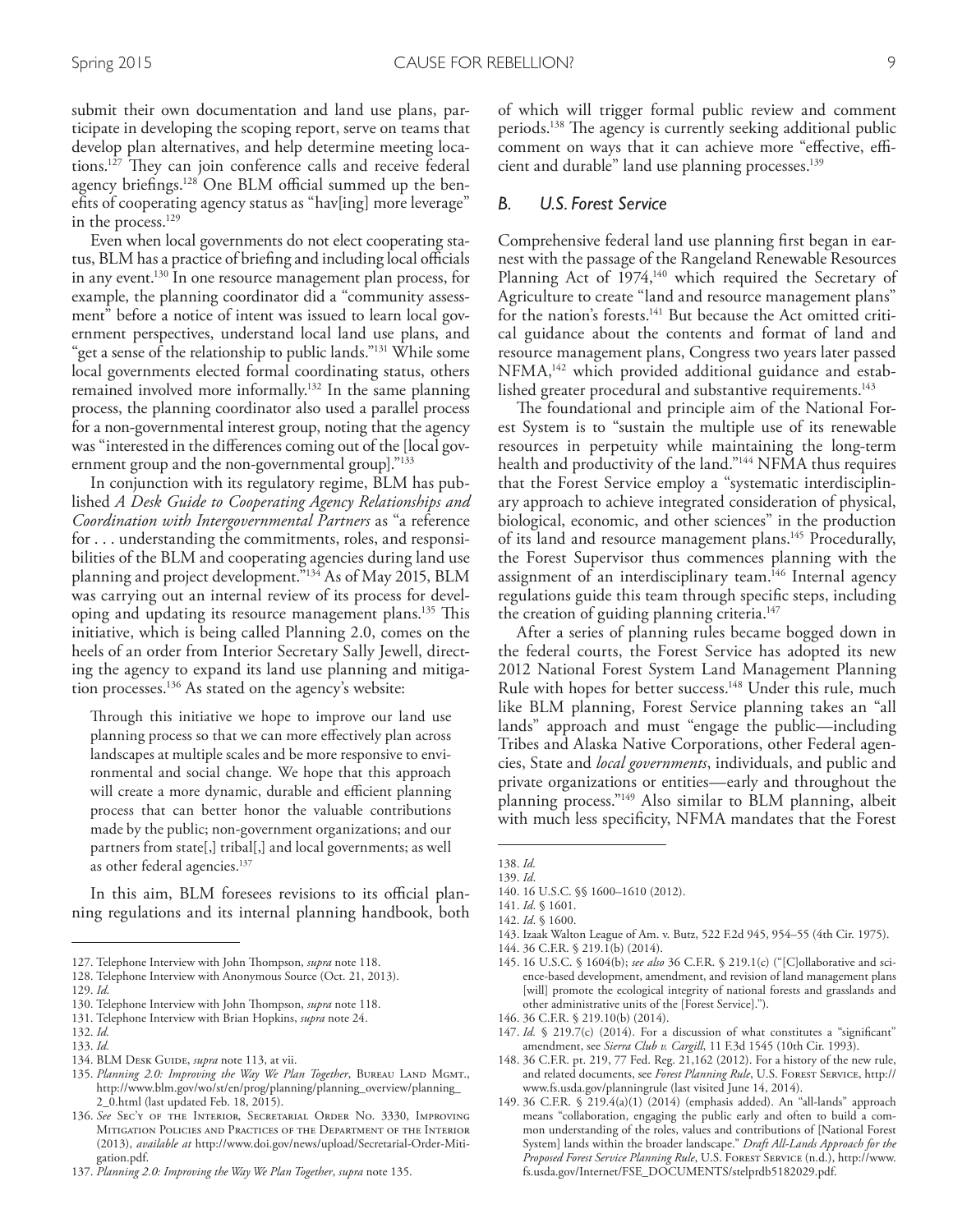Service go beyond NEPA and "coordinate" with local governments on land use planning,<sup>150</sup> even if those governments are not cooperating agencies.

The Forest Service, too, defines the contours of federallocal collaboration on a case-by-case basis, with a great variety of approaches.151 For example, Forest Service planners went beyond NEPA requirements for the Flathead National Forest and started with a "notice of intent to engage the community writ large" to bolster collaboration before the formal NEPA notice was issued.152 For that forest's planning, the agency used a neutral, third-party facilitator to run the collaboration process with the public, as well as an interagency working group that includes local governments.<sup>153</sup> The Forest Service additionally offered local governments the ability to be involved informally or through cooperating agency status.154 For Shoshone National Forest planning, the agency met bi-monthly with local governments but also opened the meetings to the public so that other interested parties and groups could make comments.155

Interestingly, federal planners note "philosophical diferences" between BLM and the Forest Service that produce differences in how the agencies approach local governments.<sup>156</sup> One BLM official opined that BLM land ownership patterns may explain the diference in approaches, describing BLM as more proactive and inclusive, perhaps due to the way that BLM lands are interspersed with other private lands.157 Comparing BLM lands to the more consolidated lands of the Forest Service, she observed: "The commingling of land ownership forces us to be more cooperative and collaborative with our communities . . . . These patterns really dictate how we interact with the public."<sup>158</sup>

The Forest Service recently adopted a series of Forest Service directives designed to implement its 2012 Planning Rule, which provide local governments with an additional set of explanatory materials for participating in the forest planning process.159

#### *C. U.S. Fish & Wildlife Service*

In contrast with the multiple-use objectives that defne BLM and Forest Service land use, the National Wildlife Refuge System, managed by the Fish & Wildlife Service, has a more singular mission to protect wildlife and habitat in specifc regions across the country.160 In working towards this goal, the Fish & Wildlife Service participates in multiple levels of

158. *Id.*

159. *See generally 2012 Planning Rule Final Directives*, U.S. Forest Service, http:// www.fs.usda.gov/detail/planningrule/home/?cid=stelprd3828310 (last visited Feb. 14, 2015).

refuge planning,<sup>161</sup> including long-range and comprehensive planning to restore and maintain the ecological integrity of each refuge.<sup>162</sup> These planning processes occur under the National Wildlife Refuge System Improvement Act of 1997, with additional guidance from agency policy and service manuals.163 In the words of one natural resource planner, "[T]he Fish & Wildlife Service is pretty new to the whole comprehensive planning [effort]. We have had step-down plans, but [until recently], not the comprehensive efort like this . . . . The later plans are really great and [we] are learning from each other."164

The agency's *Manual on Land Use & Management* guides the development of "comprehensive conservation plans"165 and subsequent "step-down management plans."166 Comprehensive conservation plans provide a broad framework and big picture outline of objectives and goals for each refuge, and step-down management plans then lay out specifc details for implementing goals identified in the comprehensive plans.<sup>167</sup> The Manual describes how the plans work together and highlights the importance of considering other nonagency plans that affect the landscape in which the refuge is located.<sup>168</sup> In many ways, refuge planning mirrors the nested approach of local government comprehensive plans that are implemented through more specifc subplans, such as neighborhood plans, transportation plans, and park plans.<sup>169</sup>

The first phase of the refuge planning process is to compile the team that will draft and implement the plan.<sup>170</sup> The Refuge System is divided into eight regions<sup>171</sup> and the Regional Chief appoints the planning team leader for each refuge.<sup>172</sup> The planning team consists of the team leader, the refuge manager, any key staff members, and any appropriate support staff or specialists from regional and field offices.<sup>173</sup> Agency planning teams must comply with all requirements under NEPA,<sup>174</sup> including all notice and participation requirements and the simultaneous drafting of either an EA or an EIS.175 As with BLM and the Forest Service, refuge planning must provide local governments the opportunity to seek cooperating agency status under NEPA.176

After the refuge planning team is assembled, it goes through an eight-step planning process modeled after NEPA which includes preplanning, initial public notice and scop-

164. Telephone Interview with Laura King, *supra* note 21. 165. *602 FW 3—Comprehensive Conservation Planning Process*, *supra* note 162.

- 169. *E.g.*, GROWING SMART GUIDEBOOK, *supra* note 36, at 7-175 (discussing a variety of sub-plans that implement a comprehensive plan).
- 170. *602 FW 3—Comprehensive Conservation Planning Process*, *supra* note 162.
- 171. Comprehensive Conservation Plans (CCPs), U.S. FISH & WILDLIFE SERVICE, http://www.fws.gov/refuges/planning/ComprehensiveConservationPlans. html (last updated Jan. 29, 2014).

173. *Id.*

175. *Id.* 176. 40 C.F.R. §§ 1501.5(b), (d), 1501.6 (2014).

<sup>150.</sup> 36 C.F.R. § 219.4(a); 16 U.S.C. § 1604(a).

<sup>151.</sup> 36 C.F.R. § 219.4(a).

<sup>152.</sup> Telephone Interview with Joe Krueger, Interim Forest Plan Revision Team Leader, Flathead Nat'l Forest (Jan. 24, 2014).

<sup>153.</sup> *Id.*

<sup>154.</sup> *Id.*

<sup>155.</sup> Telephone Interview with Carrie Christman, Forest Planner, Shoshone Nat'l Forest (Apr. 9, 2014).

<sup>156.</sup> Telephone Interview with Bryann Amme, *supra* note 76.

<sup>157.</sup> *Id.*

<sup>160.</sup> *See* Fish and Wildlife Act, 16 U.S.C. §§ 742 et seq. (2012).

<sup>161.</sup> See 602 FW 1-Refuge Planning Overview, U.S. FISH &WILDLIFE SERVICE (June 21, 2000), http://www.fws.gov/policy/602fw1.html.

<sup>162.</sup> *602 FW 3—Comprehensive Conservation Planning Process*, U.S. Fish & Wildlife Service (June 21, 2000), http://www.fws.gov/policy/602fw3.html.

<sup>163.</sup> *See generally* 16 U.S.C. § 668dd(7)(a)(2)(iv) (2012).

<sup>166.</sup> *602 FW 1—Refuge Planning Overview*, *supra* note 161.

<sup>167.</sup> *Id.* 168. *Id.*

<sup>172.</sup> *602 FW 3—Comprehensive Conservation Planning Process*, *supra* note 162.

<sup>174.</sup> *602 FW 1—Refuge Planning Overview*, *supra* note 161.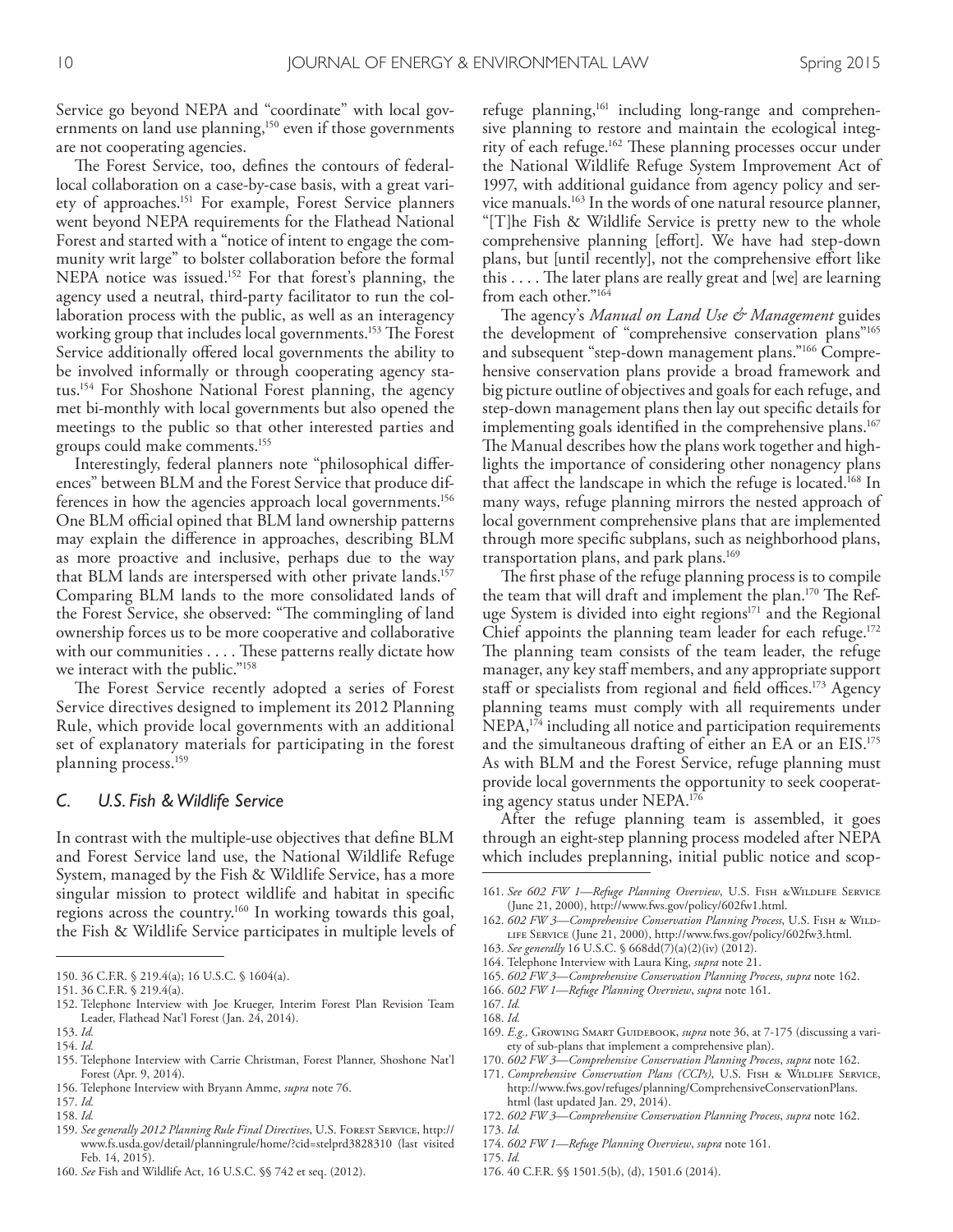ing, identifcation of goals and signifcant issues, development of alternatives, drafting the plan and related NEPA documents, adopting and implementing the fnal plan, and reviewing and revising the plan as necessary. 177 A comprehensive conservation plan must be revised and renewed at least every ffteen years. 178

Interviews with refuge planners revealed mixed levels of success in involving local governments in refuge planning. One planner reported that the agency's predominant focus is at the state level "frst and foremost," with biologists in particular. 179 She noted that "[a]s far as local governments and counties, they are typically not at the table for [comprehensive conservation plans]."180 At another refuge, the project leader noted that the 1997 Act "doesn't provide much guidance on collaboration, and just requires NEPA compliance."181 But for other refuge plans, agency planners augment NEPA protocols by using mailing lists, press releases, newsletters, and workshops that summarize the upcoming planning process. 182

The Acting Division Chief for Refuge Planning in the Mountain-Prairie Region of the Fish & Wildlife Service summarized the highly individualized approach that the agency takes with local government collaboration:

Each plan is unique, and the plan, interests, and resources that are at stake in any given project largely dictate the level of involvement from constituents. Collaboration with, and inclusion of, local governments on the city and county level is not required, but happens often in practice. Engagement of local communities and governments occurs frst through our internal scoping process. This is a case-by-case basis, depending on the project, the refuge, and to what extent portions of the plan may afect local counties, cities, etc. Planners and commissioners are invited to participate in the planning process, and sometimes to join the planning team.

The planning process is a long and labor-intensive process. If the agency wishes to participate on the planning team, we developed a [m]emorandum of [u]nderstanding . . . which describes the roles and responsibilities of each agency. Participation on the planning team requires signifcant time and resources. Sometimes this commitment is problematic for agencies so there are diferent levels of involvement. Being on the planning team is the highest level of involvement. When people are unable to dedicate the time required to participate on the planning team, they can still be included in the planning process. We have experienced instances where city/county planners or state agency personnel do not have time to be on the team, but still want to be updated on our progress and review our documents, by participating in meetings in a limited capacity, and by other means. 183

In addition to the planning processes mandated by law, the Fish & Wildlife Service is incorporating innovative approaches to landscape-level planning in response to climate change and other emerging natural resource management challenges. 184 In 2010, the U.S. Department of the Interior launched the Landscape Conservation Cooperative Network to provide landscape-level scientific information<sup>185</sup> and facilitate collaboration with other federal, state, tribal, and local governments in developing landscape-level conservation strategies.<sup>186</sup> The vision is that refuge systems will work in partnership with area cooperatives during the drafting and implementation of refuge plans, resulting in a more holistic and efficient conservation strategy that considers the entire ecosystem and landscape where the refuge exists. 187 One California refuge planner described the cooperative as "a work in progress" with great future potential: "I think it will be a really useful thing eventually . . . . [With scarce agency resources], I think the role cooperatives play will be crucial . . . [and] hopefully make things more efficient and provide a database for data and a great communication tool between many groups with . . . diferent expertise and experience[s]."188

#### *D. U.S. National Park Service*

The National Park Service's mission is to manage and conserve the scenery, natural and historic objects, and wildlife within the national park system for the enjoyment of future generations.<sup>189</sup> The agency participates in many different types of planning efforts<sup>190</sup> and is required by statute to develop and implement "general management plans" for each park. 191 These comprehensive park plans outline the area's resources to be preserved, land use intensities (e.g., visitor circulation and transportation modes), processes for managing visitor carrying capacities, and any potential park boundary modifcations. 192

To supplement its broad statutory planning mandates, the National Park Service has Management Planning Policies that further detail all park planning processes. 193 Planning begins with the development of a foundation statement that captures the "park purpose, signifcance, fundamental

- 186. Sec'y of the Interior, *supra* note 184, at § (3)(c).
- 187. U.S. Fish & Wildlife Serv., Final Report: A Landscape-Scale Approach to Refuge System Planning (2013), *available at* http://www.fws.gov/refuges/vision/pdfs/PlanningGuideRev10.pdf.
- 188. Telephone Interview with Anonymous Source, *supra* note 6.
- 189. 16 U.S.C. § 1 (2012).
- 190. *See* Nat'l Park Serv., Management Policies 2, 2.2 (2006), *available at* http://www.nps.gov/policy/mp2006.pdf [hereinafter NPS Management Policies].
- 191. 16 U.S.C. § 1a-7(b) (2012).
- 192. *Id.* § 1a-7(b)(1)–(4).
- 193. *See* NPS Management Policies, *supra* note 190, at 2.

<sup>177.</sup> *602 FW 3—Comprehensive Conservation Planning Process*, *supra* note 162; U.S. FISH & WILDLIFE SERV., 602 FW 3 EXHIBIT 1: THE COMPREHENSIVE CONSERvation Process & NEPA Compliance (June 21, 2000), *available at* http:// www.fws.gov/policy/e1602fw1.pdf.

<sup>178.</sup> *602 FW 3—Comprehensive Conservation Planning Process*, *supra* note 162; 16 U.S.C. § 668dd(e)(1)(A)(iv) (2012).

<sup>179.</sup> Telephone Interview with Laura King, *supra* note 21.

<sup>180.</sup> *Id.*

<sup>181.</sup> Telephone Interview with Richard (Rick) Potts, *supra* note 95.

<sup>182.</sup> *Id.*; Telephone Interview with Laura King, *supra* note 21.

<sup>183.</sup> Telephone Interview with Antoinette Grifn, Acting Div. Chief, Div. of Refuge Planning, U.S. Fish & Wildlife Serv. (Feb. 14, 2014).

<sup>184.</sup> Sec'y of the Interior, Secretarial Order No. 3289 (2009), *available at* http://elips.doi.gov/elips/sec\_orders/html\_orders/3289.htm.

<sup>185.</sup> About the Landscape Conservation Cooperatives Network, LANDSCAPE CONservation Cooperatives, http://lccnetwork.org/About (last visited Apr. 25, 2014).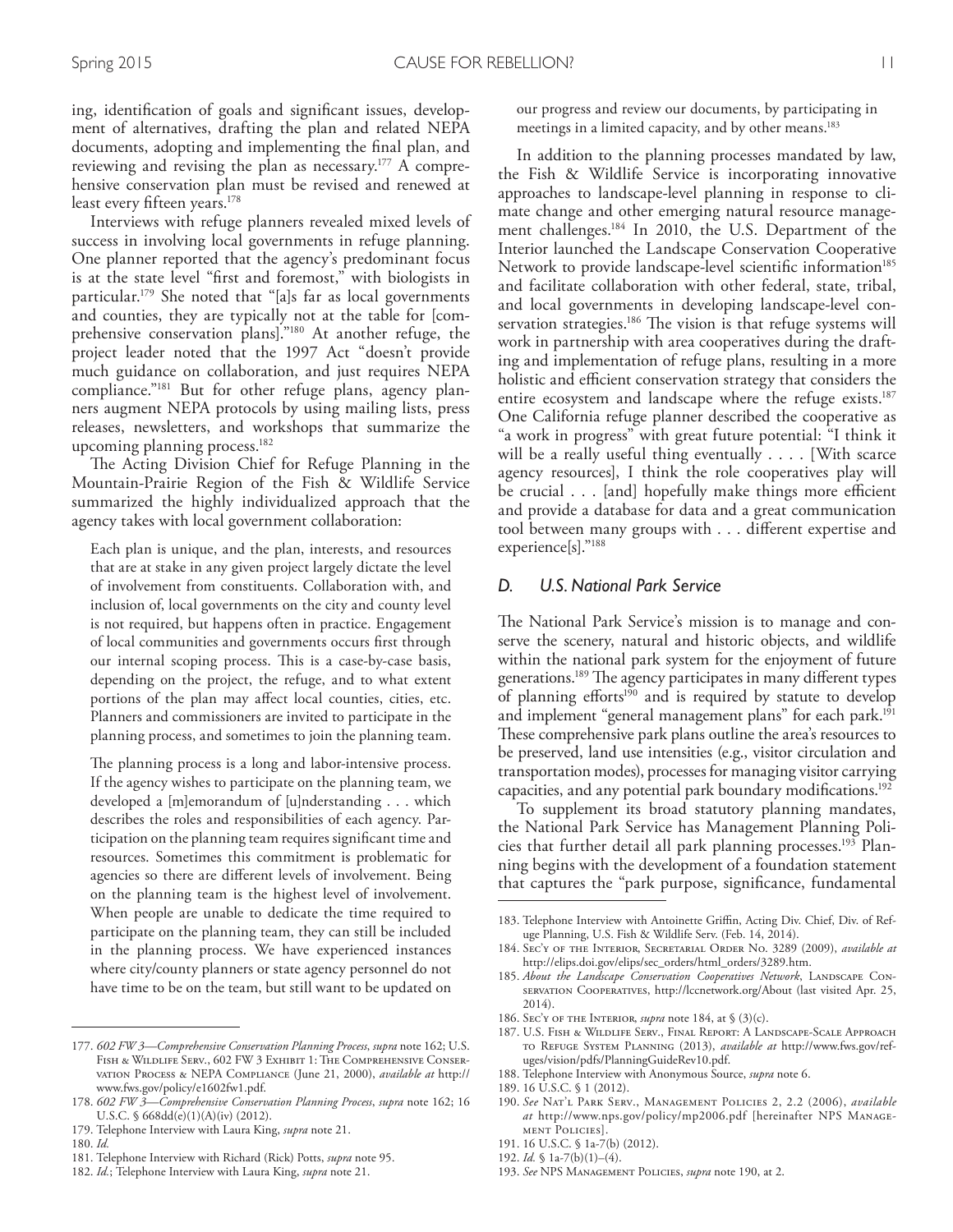resources and values and primary interpretive themes."194 The park's general management plan then builds upon this foundation statement<sup>195</sup> by defining the desired natural and cultural resource conditions within the park, addressing park visitor needs, identifying the kinds and levels of activities appropriate for maintaining the desired conditions, and setting standards for meeting park goals and conditions. 196 Mirroring the step-down plans of the Fish & Wildlife Service, the National Park Service implements its foundational general management plans through more specifc subplans, such as program management plans, short-term strategic plans, project-specifc implementation plans, and annual performance plans for each fscal year. 197

Park planning teams are comprised of park managers and technical experts that work directly with the park superintendent, regional directors, and park staff.<sup>198</sup> The superintendent and regional director are ultimately responsible for plans, and the regional director has sole authority to approve fnal plans. 199 Larger parks within the system have planners on staff that lead the planning efforts; smaller parks with less resources utilize the agency's Denver Service Center planning division. 200

The process used for both general management plans and implementation plans is typically done in conjunction with drafting NEPA documents. 201 As with planning in other agencies, park planning (including notice and public engagement requirements), the analysis of alternatives, and preparation of environmental review documents are also subject to NEPA. 202 In addition to the above-mentioned Management Planning Policies, the NPS Director's Order 12 and accompanying Handbook 12 also provide guidance for collaboration during planning processes<sup>203</sup> and encourage a level of engagement and cooperative regional planning that exceeds NEPA requirements whenever possible. 204 Further, all park plans under review are accessible online to the public for comment. 205

As with the other agencies surveyed, park planners gave mixed responses to the question of local government involvement in agency planning. One park planner initially indicated that "we have no specifc guidance on inclusion of state and local government in comprehensive park planning," and

203. NPS Management Policies, *supra* note 190, at 2.3.1.5; U.S. Nat'l Park Serv., *supra* note 201.

was initially uncertain whether NEPA "speaks to having local governments as cooperating agencies," believing it may not. <sup>206</sup> Tat planner nonetheless has a strong informal park practice of reaching out to local governments. 207 A planner at another park noted that, "we coordinate [with local governments] all the time" and that "cooperative planning stems from NEPA."208 In that park, they take multiple outreach steps before moving into the formal NEPA process, including press releases in local papers, newsletters, internet notices, and public meetings. 209

#### *E. Wilderness*

Before concluding our summary of federal land management agency planning processes, we briefy note that federal lands designated as wilderness can fall within the jurisdiction of diferent agencies, each of which has its own special wilderness planning rules and policies. 210 In a magazine article published in 1930, Robert Marshall, who would later become Chief of Forestry in the Bureau Indian Affairs and the Head of Recreation Management for the Forest Service, expressed his concerns about the exploitation of our nation's wild lands. 211

Over the next three decades, the Forest Service used administrative remedies, with varying levels of success, to protect the inherent values advocated for by the nation's original environmental visionaries. 212 However, many felt that without affirmative congressional action, large-scale preservation of public forest lands was doomed because the agency had no statutory authority to prohibit mining, logging, and dam building in its wild areas. 213 After a decade of heated legislative debate, the Wilderness Act was passed in September 1964, solidifying for the frst time in American history a

- 211. Robert Marshall, *The Problem of the Wilderness*, 30 Sci. MONTHLY 141, 142-47 (1930).
- 212. Peter A. Appel, *Wilderness and the Courts*, 29 STAN. ENVTL. L.J. 62, 71-73 (2010).
- 213. General Mining Act of 1872, ch. 152, 17 Stat. 91 (codifed as amended at 30 U.S.C. §§ 22–24, 26–30, 33–35, 37, 39–43, 47 (2012)) (allowing mining claims on federal lands, including national forests); Federal Power Act of 1920, ch. 285, 41 Stat. 1,063, (codifed as amended at 16 U.S.C. §§ 792–819, 820–23 (2012)) (authorizing dam construction on federal lands, including national forests).

<sup>194.</sup> *Id.* at 2.2.

<sup>195.</sup> *Id.*

<sup>196.</sup> *Id.*

<sup>197.</sup> *Id.*; *see also* U.S. Fish & Wildlife Serv., *supra* note 187, at 18–19.

<sup>198.</sup> NPS Management Policies, *supra* note 190, at 2.3.1.3.

<sup>199.</sup> *Id*.

<sup>200.</sup> *Denver Service Center*, U.S. Nat'l Park Service, http://www.nps.gov/dsc/ (last visited Apr. 25, 2014). The Denver Service Center is the central office for park planning, design, and construction management for parks nationwide, providing resources and services related to all types of park plans. *Id*.

<sup>201.</sup> NPS Management Policies, *supra* note 190, at 2.3; U.S. Nat'l Park Serv., Directors Order-12 Handbook 4.1, 4.4(D) (2001), *available at* http://www.nature.nps.gov/protectingrestoring/DO12site/01\_intro/011\_ intro.htm#.

<sup>202.</sup> NPS Management Policies, *supra* note 190, at 2.3; National Environmental Policy Act of 1969, 42 U.S.C. §§ 4321–4347 (2012).

<sup>204.</sup> NPS Management Policies, *supra* note 190, at 2.3.1.8.

<sup>205.</sup> *See Planning, Environment & Public Comment (PEPC)*, U.S. Nat'l Park Service, http://parkplanning.nps.gov/ (last visited Apr. 25, 2014).

<sup>206.</sup> Telephone Interview with Anonymous Source (Oct. 29, 2013). Tat planner subsequently corrected the above statement to read: "We have no specifc guidance that focuses on inclusion of state and local governments, nor guidance on best practices; however the NPS Management Policies speak to engaging with park neighbors and other government agencies as well as participating in cooperative regional planning efforts. At times [that planner] and colleagues have requested local governments to be cooperating agencies in accordance with NEPA 1508.5.'

<sup>207.</sup> *Id.*

<sup>208.</sup> Telephone Interview with Eleanor Clark, *supra* note 22; see also Ruffin Prevost, *Long-Term Comprehensive Plan Will Guide Development of Yellowstone Lake Area*, Yellowstone Gate (Feb. 22, 2012), http://www.yellowstonegate. com/2012/02/longterm-comprehensive-plan-will-guide-development-of-yellowstone-lake-area/.

<sup>209.</sup> *See* Prevost, *supra* note 208.

<sup>210.</sup> For an excellent compilation of those rules, along with sample wilderness management plans by agency, see *Wilderness Management Planning Toolbox*, Wilderness.net, http://www.wilderness.net/planning (last visited June 15, 2014).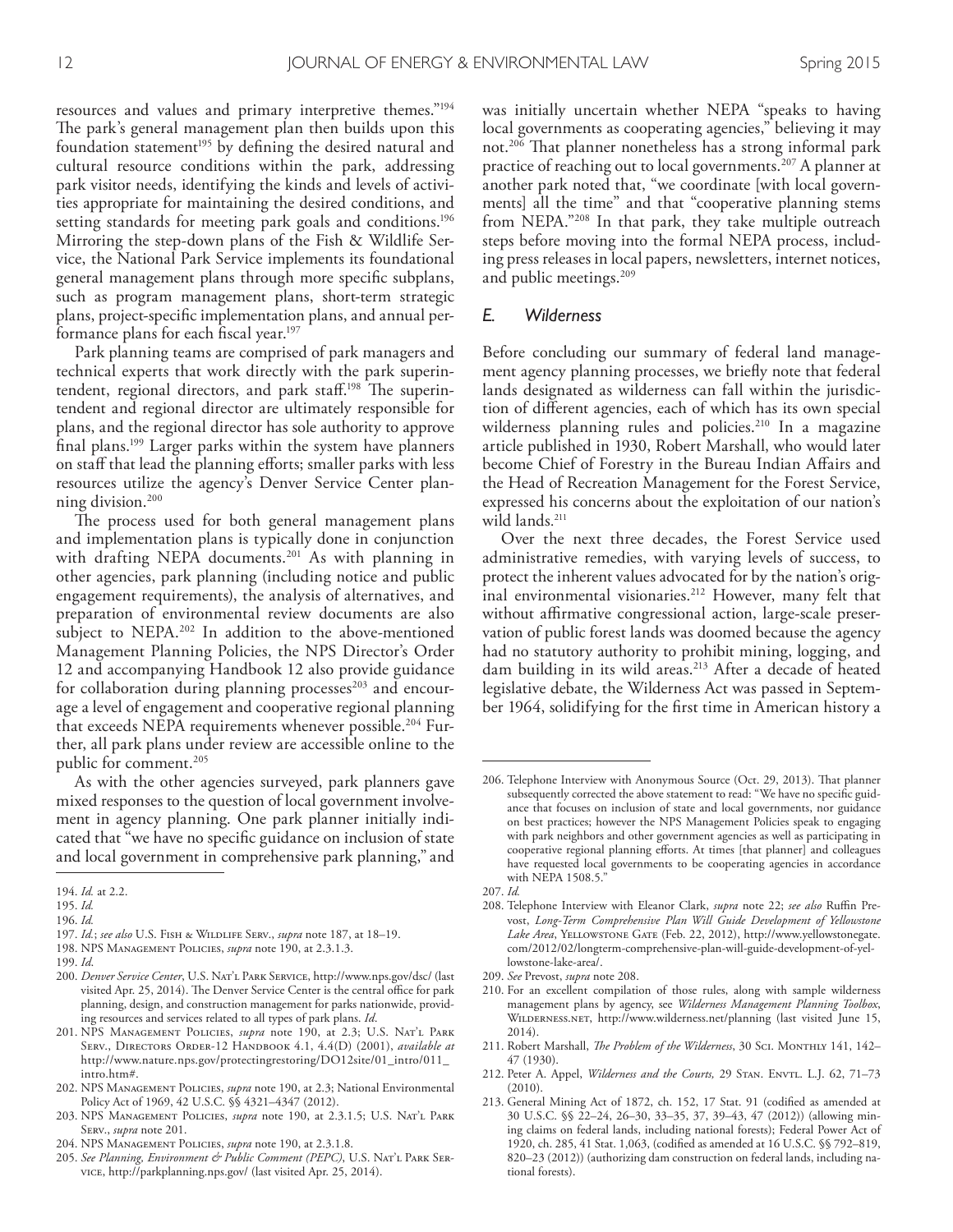unifed national policy of preserving wild landscapes in their unaltered state. 214

The four primary federal land management agencies discussed above are responsible for planning lands placed within the National Wilderness Preservation System. While each agency upholds its own mission, all four agencies must also adhere to the additional requirements of the Wilderness Act, which center upon the preservation of wilderness character. Of the four agencies, the National Park Service "manages the greatest amount of wilderness—approximately 41%."215 The Forest Service "manages the greatest number of wilderness areas." A quick description of each agency's approach to wilderness planning is a follows:

*BLM.* Pursuant to its own Wilderness Inventory Handbook, those areas identifed as supporting the Wilderness Act's principles would be identifed as "wilderness study areas."216 FLPMA requires BLM to use elevated planning standards to ensure the protection of wilderness study areas so as not to foreclose the possibility of a subsequent wilderness designation. 217 For designated wilderness areas, BLM creates "wilderness management plans," and the agency's Manual 8561 details its wilderness planning process. 218 In general terms, the wilderness planning guidance mirrors the public involvement and agency cooperation provisions seen in the agency's guidance for resource management plans. 219

*Forest Service*. The Forest Service develops special "wilderness plans" that are folded into the broader forest planning process and done in compliance with NEPA.<sup>220</sup> The agency guidance documents instruct: "Wilderness management direction for each wilderness must be stated in the forest plan as management area prescriptions with associated standards and guidelines."221

*Fish & Wildlife Service*. For both congressionally designated and proposed wilderness, along with some recommended wilderness, the Fish & Wildlife Service develops "wilderness stewardship plans" that are similar to its stepdown plans.<sup>222</sup> The agency also addresses wilderness more generally within its comprehensive conservation plans. 223

*National Park Service*. The National Park Service also uses the term "wilderness management plan" to describe the plans it creates for wilderness areas under its jurisdiction. 224 Agency planning policies allow zoning and other land use classifcations of wilderness areas so long as the classifcations "will not diminish or reduce the maximum protection to be aforded lands with wilderness values."225 Plans must identify "desired future conditions, as well as establish indicators, standards, conditions, and thresholds beyond which management actions will be taken to reduce human impacts on wilderness resources."226

\* \* \*

As the above summaries suggest, land use planning within each federal agency contains its own unique processes and nomenclature. While NEPA lends a degree of similarity to these otherwise disparate processes, the on-theground reality is that agency planners vary in their understanding of NEPA and agency planning protocols and hold a multitude of views about whether and how to include local governments. In the next and fnal Part, we explore how the first-hand experiences of federal and local officials can inform and improve future collaborations in planning across shared landscapes.

# **III. Recommendations for Local-Federal Collaboration**

In this fnal Part, we move from the legal universe of agency planning statutes, regulations, and policies to the practicalities of planning on the ground. Our research is based on interviews with federal and local officials involved in planning, and we focused our questions on what fosters strong federal-local collaboration and what does not. Our interview methodology, which was far from scientifc, involved solicitations to federal and local officials in western states that had recently completed, or were in the process of developing, a federal land use plan, as refected by notices of intent in the Federal Register. Some participants were more forthcoming and interested in being interviewed than others, so our results are necessarily focused on those individuals willing to share their experiences. Despite our nonscientifc methods, we believe there is wisdom in the information we did obtain. We have organized our fndings around common themes that contain recommendations for federal agencies, for local governments, and for both government levels.

<sup>214.</sup> 16 U.S.C. § 1131(c) (2012). Although wilderness preservation ideology was encapsulated in the new law, implementing it through inventoried analysis and subsequent designation has proven challenging as political confict and federal litigation have endured since the law's inception. *See* Julie Cart, *Salazar Backpedals: Politics Stalls Wilderness Designation, Again*, L.A. Times (June 1, 2011), http://latimesblogs.latimes.com/greenspace/2011/06/politics-placeswilderness-designation-placed-in-limbo-.html; John D. Leshy, *Contemporary Politics of Wilderness Preservation*, 25 J. LAND RESOURCES & ENVTL. L. 1, 5 (2005).

<sup>215.</sup> *Management*, U.S. Nat'l Park Service, http://wilderness.nps.gov/tb2.cfm (last visited June 15, 2014).

<sup>216.</sup> *See* U.S. Dep't of the Interior, Bureau of Land Mgmt., Wilderness Inventory Handbook 1, 16 (1978), *available at* http://www.slideshare.net/ NevadaWildFriends/wilderness-inventory-handbook.

<sup>217.</sup> 43 U.S.C. § 1782(c) (2012).

<sup>218.</sup> Dep't of the Interior, Bureau of Land Mgmt., Manual 8561, Wilderness Management Plans (1984), *available at* http://www.wilderness.net/ toolboxes/documents/planning/BLM\_8561\_WMP\_entire.pdf.

<sup>219.</sup> *See generally* discussion *supra* Part II.A.

<sup>220.</sup> U.S. Forest Serv., Wilderness Planning: Forest Service Policy and GUIDELINES, POLICY 2322 (n.d.), *available at* http://www.wilderness.net/toolboxes/documents/planning/FS-Wilderness%20Planning\_Regs\_Policy.pdf.

<sup>221.</sup> *Id.* at 2322.03.

<sup>222. 610</sup> FW 3-Wilderness Stewardship Planning, U.S. FISH & WILDLIFE SERVICE, http://www.fws.gov/policy/610fw3.html (last visited Jan. 14, 2015). For a discussion of step-down plans, see discussion *supra* Part II.C.

<sup>223.</sup> *Id.*

<sup>224.</sup> *See generally* NPS Management Policies, *supra* note 190.

<sup>225.</sup> *Id.* at 6.3.4.1. 226. *Id.* at 6.3.4.2.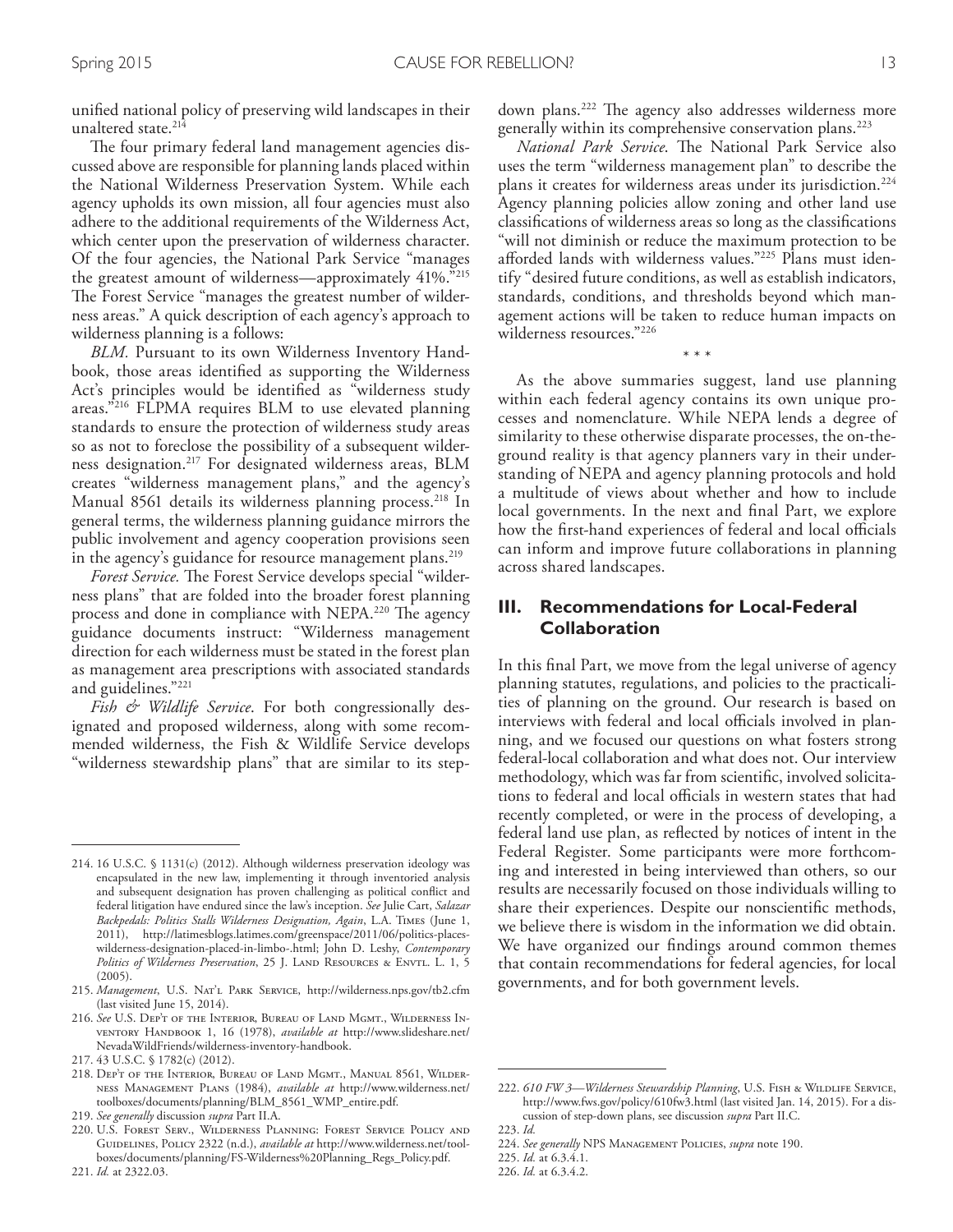#### *A. Recommendations for Federal Agencies*

Conversations with local government officials involved in federal land use planning refect four principal messages for federal planners. First, federal planning is complex. The more agencies can do to standardize federal planning into a uniform, cross-agency process, the easier it will be for local governments to collaborate. Second, agency planning jargon can be off-putting and difficult to understand. Translating that language into locally meaningful terminology can make a difference. Third, collaboration must be genuine and not perfunctory to truly be successful in the long term, and it must surpass NEPA's minimum requirements to ensure robust stakeholder participation. Finally, planning areas that follow arbitrary agency boundaries could be more thoughtfully drawn to encompass shared natural resource areas.

## 1. Standardize Planning Processes Among Agencies

From the perspective of a local government official, all federal employees work for the "federal government," and it can thus be perplexing when one federal agency planning process difers radically from a subsequent planning process. As one federal planner astutely observed, prior processes create expectations about how future processes will work. 227 In one Montana county, where commissioners had a prior positive experience as a cooperating agency with BLM, they were surprised to be told by a Fish & Wildlife Service refuge manager that they "weren't eligible" for cooperating agency status on a comprehensive conservation plan and that he "could deny them if [he] wanted."228 One commissioner noted: "But we knew based on our work with the BLM that we are eligible for cooperating agency status . . . ."229 In another Montana county that is working with both the Forest Service and BLM on sage grouse planning, a commissioner observed with frustration that "there is a signifcant diference between BLM and USFS."230 Even within one agency, there can be disconcerting variations in the way diferent planning processes are run. One Colorado county commissioner compared his negative experience of working with BLM on oil shale planning to his positive experience of working with diferent BLM staff on a resource management plan. $^{231}$ 

To be sure, agency planning cannot march lockstep due to diferences in agency missions and unique variations in the features of each plan area. But even factoring in a degree of fexibility to tailor collaboration to planning areas, our interviews suggest that agencies can do more to study and build upon the prior history of agency collaboration with a particular local government. Further, to the extent the four land management agencies can standardize their planning processes and language across agencies, local governments can even better navigate federal planning as a whole.

## 2. Build Bridges Between Federal and Local Planning Processes

Although both local and federal stakeholders use the phrase "land use planning," it means something diferent to each. For example, when a local government talks about population trends, it is talking about humans,  $232$  whereas the Fish & Wildlife Service means wildlife species when using the word "population."<sup>233</sup> Interviews with local officials shed light on how agency jargon can be confusing at best and alienating at worst. One pernicious word is "nonsignifcant," which is a legal term to describe issues that need not be addressed during NEPA environmental review. 234 To a layperson, however, "nonsignificant" means unimportant.<sup>235</sup> So when the Fish  $\&$ Wildlife Service classifed several county concerns as nonsignificant in a recent comprehensive conservation plan,<sup>236</sup> the local response was unsurprising:

One of the regional planners who worked on the project made a comment at our last meeting that the counties' comments did not include anything substantive and that the planning team couldn't use them. Basically, she said our comments were worthless. What was even more frustrating about that was that we put hours and hours into our comments. We reviewed the entire CCP book, which was hefty, and we were very active in the elements and issues within the plan, and in the end they told us that they couldn't use basically all of our comments. 237

Another county commissioner involved in the same planning process remarked that "[c]omments had to be made on forms provided by the [Fish & Wildlife Service], which I had difculty downloading, and [the agency] apparently didn't take comments written in letter form,"238 which is a more familiar form for public comments at the local government level. 239

- 237. Telephone Interview with Leslie Robinson, *supra* note 228.
- 238. Telephone Interview with Connie Eissinger, McCone Cnty. Comm'r (Jan. 24, 2014). 239. *Id.*

<sup>227.</sup> Telephone Interview with Brian Hopkins, *supra* note 24 ("Our frst major engagement was the Roan Plateau. Everybody kind of now expects that cooperation and coordination.").

<sup>228.</sup> Telephone Interview with Lesley Robinson, Phillips Cnty. Comm'r (Mar. 11, 2014).

<sup>229.</sup> *Id*.

<sup>230.</sup> Telephone Interview with Dave Schultz, Madison Cnty. Comm'r (Jan. 17, 2014).

<sup>231.</sup> Telephone Interview with Tom Jankovsky, Garfeld Cnty. Comm'r (Apr. 2, 2014).

<sup>232.</sup> See, e.g., NEB. REV. STAT. § 17-101 (2012) ("The population of a city of the second class shall consist of the people residing within . . . ."); Mo. Ann. STAT. § 394.020 (West 2012) (counting population in terms of "inhabitants"); 65 Ill. Comp. Stat. 5/7-1-13(g) (2012) (counting population in terms of humans).

<sup>233.</sup> *See* 16 U.S.C. § 1532(16) (2012).

<sup>234.</sup> *See, e.g.*, Memorandum from A. Alan Hill, Chairman, Council on Envtl. Quality to Heads of Fed. Agencies on Guidance Regarding NEPA Regulations (1983) ("The scoping process should identify the public and agency concerns; clearly defne the environmental issues and alternatives to be examined in the EIS *including the elimination of nonsignifcant issues*."), *available at* http://www. fws.gov/r9esnepa/NEPA\_HANDBOOK2.pdf (emphasis added).

<sup>235.</sup> *Nonsignifcant*, Merriam-Webster, http://www.merriam-webster.com/dictionary/nonsignifcant (last visited Mar. 11, 2015).

<sup>236.</sup> *See* U.S. Fish & Wildlife Serv., Comprehensive Conservation Plan for Charles M. Russell National Wildlife Refuge, Montana 17–19 (2012), *available at* http://www.fws.gov/mountain-prairie/planning/ccp/mt/cmr\_ulb/ cmr\_ulb.html (listing issues not addressed as "not signifcant").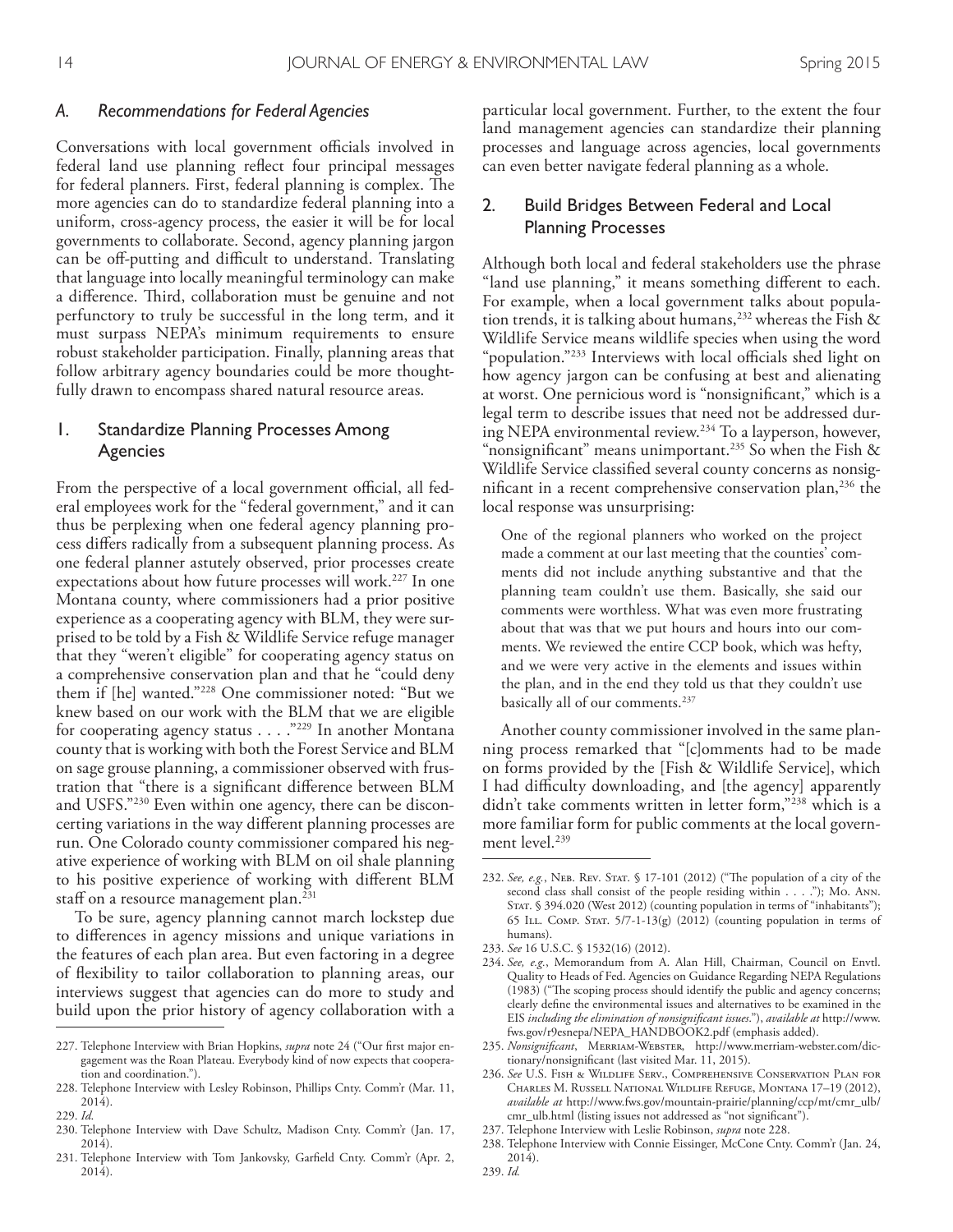By contrast, a chief park planner worked to provide an interface between the Yellowstone Park lake development plan and the local community by using local planning terminology: "Comprehensive plans include design standards, zoning and other elements that haven't always been a part of park planning within developed areas in Yellowstone."240

In addition to creating a common planning language, federal agencies can create shared planning processes. As noted in Part I, federal agency planning shares many concepts in common with local land use planning, including use of inventories, goals and objectives, mandatory elements, fxed planning windows, public processes, and periodic review and updating. 241 And because local governments often lack resources, expertise, and time to adequately plan on their own,<sup>242</sup> federal agencies can consider ways to synchronize their planning to augment local planning efforts and avoid duplication of meetings, studies, and other efforts relating to shared resources.

## 3. Provide Early, Genuine Involvement and Include All Stakeholders

Interviews with local officials make clear that they can tell the diference between genuine and artifcial inclusion in federal planning processes. Federal planners who view themselves as successful collaborators emphasize that local involvement should occur as early as possible and extend beyond local government to other local stakeholders with a vested interest in planning issues. Further, if federal agency representatives are not being inclusive of local governments, parties are entitled to go higher up in the agency to request involvement. 243

In the words of one seasoned refuge planner, "[t]he goal [of planning] should be [to] involve as many people as possible who are willing to spend the time and share their expertise, and to work on a team toward a common goal. This is how the best planning is done and how teams make really strong, relevant long-term comprehensive plans."244 For example, the model used in the Roan Plateau Resource Management Plan was one of early community assessment, stakeholder training, and informal involvement of players beyond cooperating local governments, including other local governments and non-governmental interest groups.<sup>245</sup> This process was cited by both BLM and local officials as a more successful planning approach: "The BLM was very inclusive throughout the entire process in developing alternatives and getting feedback from each jurisdiction . . . . They did a really good

job keeping everyone engaged and they were open to comments and suggestions."<sup>246</sup>

A county commissioner from another county involved in the process noted, more colorfully:

Most of the time, it is just crap with these plans, but this one, the regional plan, I really respect the [BLM] office and what they accomplished. What was the diference? We were working with staff at the local level. On the greater sage grouse EIS, it was just authoritarian "shove down your throat." And the Oil Shale EIS came out of Washington, [D.C.], just a slam dunk, no listening to local concerns. But here [on the Roan Plateau Resource Management Plan] they included us, they were the most responsive, they took the local concerns into consideration wherever they could. 247

One Fish & Wildlife Service project leader who recently concluded a "highly complex, highly contentious" planning process without litigation highlighted the important values of meaningful inclusion, listening, and conversation:

[A]s far as arriving at the very best solutions, nothing beats the collaborative process that involves sitting at a table with all concerned stakeholders and *really* listening to what concerns them (which is sometimes diferent than what they are saying) so that everyone can feel like they have a say. It is not something you can do by posting a notice or holding public hearings [under NEPA]—this is NOT enough. The compromise came from thousands of conversations between all sorts of diferent people about an array of concerns and topics. 248

In his particular planning process, he credits the involvement of a community working group that continues to exist and meet every other month.<sup>249</sup> The group rotates around six area counties and includes "any and all stakeholders county commissioners, businesses, hunters, [non-governmental organizations], recreators, etc."<sup>250</sup> The value of the group is that "it helps eliminate many conficts before they spiral out of control."251

In contrast, under an earlier Fish & Wildlife Service project leader that subsequently left, stakeholders felt alienated when only two county commissioners were allowed to attend working meetings, even though there are six counties adjacent to the planning area. 252 "Mostly, the counties whose representatives were not included in the work meetings just had to rely on information from the other representatives  $\ldots$ . The meetings that we all were invited to were pretty much informational. They told us what they

<sup>240.</sup> Prevost, *supra* note 208 (quoting Alicia Murphy).

<sup>241.</sup> See generally GROWING SMART GUIDEBOOK, *supra* note 36.

<sup>242.</sup> Telephone Interview with Sky Murphy, *supra* note 24; Telephone Interview with Anonymous Source, *supra* note 6. Nonetheless, many local governments report having hired scientists, consultants, or additional staf to attend meetings and report back. *E.g.*, Telephone Interview with Anonymous Source, *supra* note 128; Telephone Interview with Dave Schultz, *supra* note 230.

<sup>243.</sup> Telephone Interview with Bryann Amme, *supra* note 76.

<sup>244.</sup> Telephone Interview with Antoinette Grifn, *supra* note 183.

<sup>245.</sup> Telephone Interview with Brian Hopkins, *supra* note 24.

<sup>246.</sup> Telephone Interview with Bob Narracci, Eagle Cnty. Planning Dir. (Apr. 1, 2014); *see also* Telephone Interview with Brian Hopkins, *supra* note 24.

<sup>247.</sup> Telephone Interview with Tom Jankovsky, *supra* note 231. 248. Telephone Interview with Richard (Rick) Potts, *supra* note 95.

<sup>249.</sup> *Id*.

<sup>250.</sup> *Id.*

<sup>251.</sup> *Id.*

<sup>252.</sup> Telephone Interview with Connie Eissinger, *supra* note 238; *see also* Telephone Interview with Lesley Robinson, *supra* note 228 ("Originally all of the County Commissioners from the six adjoining counties wanted to have cooperating agency status and we had to bargain with the refuge manager, who wanted to deny all of us the status, to let us at least send [a few] representatives.").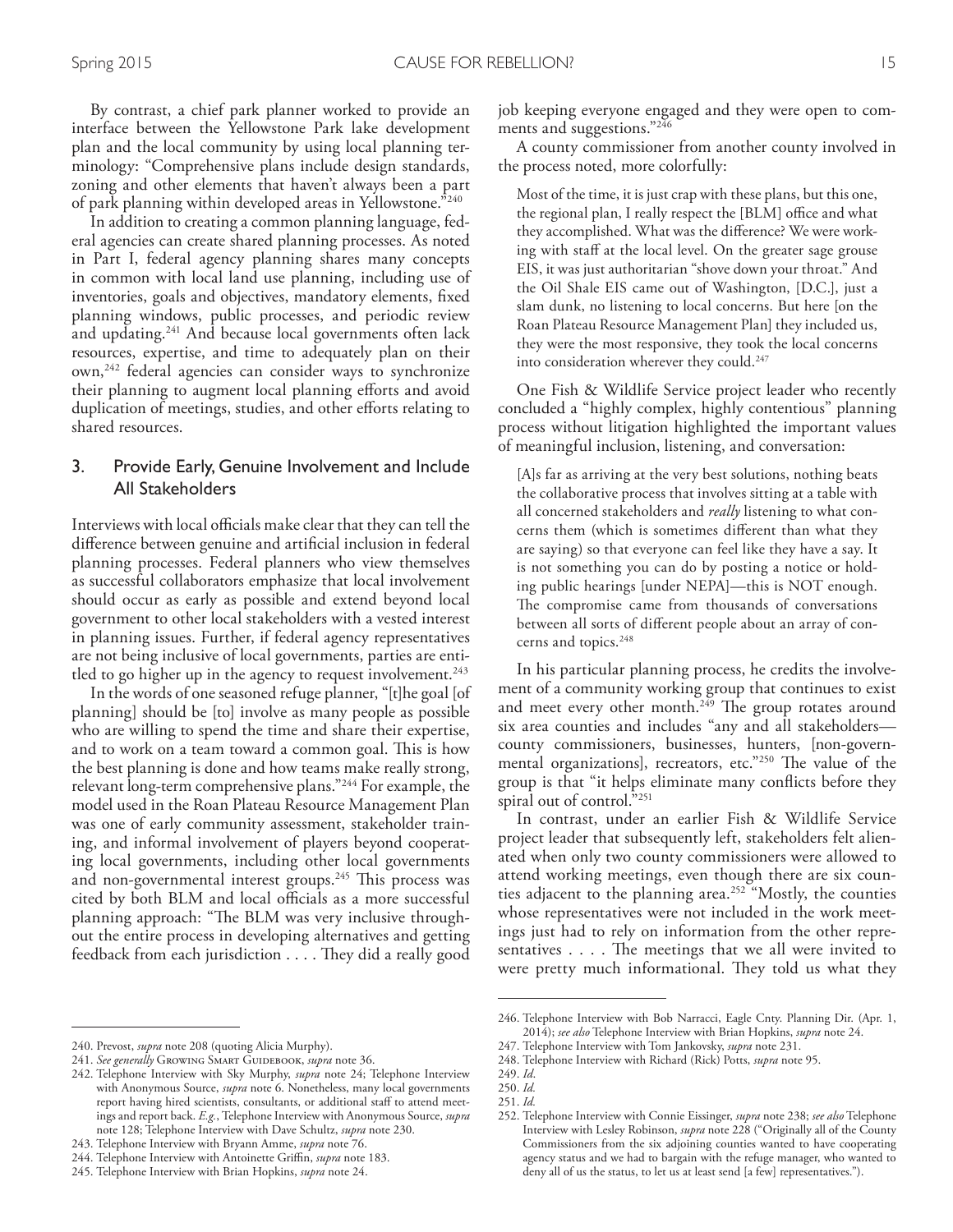were going to do and did not take our input."<sup>253</sup> The current refuge manager "has been willing to work with us and to be a better neighbor, but the prior administration during the comprehensive conservation plan development was not."254

When there are good working relationships with the local government, there is also an opportunity for greater local understanding of the demands under which federal officials operate. In Madison County, Montana, where local officials have developed friendships with their federal counterparts, one county commissioner acknowledged:

It has to be incredibly hard to do the [federal planning] work with their budgets being  $cut \ldots$ . The planning process is so complicated, trying to meet all the objectives of NEPA .... There are a lot of people in the BLM and USFS that are really good and really good at what they do, but they have lost their energy because every time they do [their work] someone appeals. 255

In contrast, some perceive the Forest Service as not working with local interest groups on the North Carolina National Forests.<sup>256</sup> "The supervisor has been very reluctant to give us any credence . . . or acknowledgement. The Forest Service is really not excited about us, nor do they want to take advantage of us."257 There, the Wilderness Society started its own roundtable to "run in parallel to the forest plan to create dialogue around issues of historical conflict."<sup>258</sup> The roundtable includes diverse interests, including historically adverse groups, as well as groups not invited into the planning process. As the outreach coordinator explained, "[w]e realized . . . we needed a table to invite interested stakeholders to . . . . We are trying to get something so big that the [Forest Service] can't ignore it."259

### 4. Create Planning Areas That Mirror Resource Areas

When federal agency planning areas are designed without consideration of resource area boundaries or local government boundaries, the planning process can lose its effectiveness. As a prime example, both BLM and the Forest Service are engaging in sage grouse planning, but each agency is using a separate planning process. 260 Further, BLM has divided its planning into multiple areas, which do not correlate with either state or local boundaries or the grouse habitat range.<sup>261</sup> Local officials in Montana express "frustrat[ion] about the fragmentation of planning" related to the sage grouse, and note that they have even had to hire consultants to attend planning sessions in other plan areas that share the same habitat range. 262

In contrast, on the Roan Plateau Resource Management Plan, there were multiple county stakeholders with difering local interests. In one county, oil and gas development is a primary economic driver, and in another county tourism is signifcant. BLM was able to shift its use designations to mirror county boundaries, opening up oil and gas leasing in some areas while closing leasing in critical watershed areas. 263

#### *B. Recommendations for Local Governments*

Our interviews also yielded some important messages for local government officials. Foremost, they must become well educated about federal planning to take full advantage of the process. They must also participate as credible experts who do not make unrealistic demands or engage in political grandstanding. Additionally, local governments can reciprocate and build additional infuence by including federal agencies in local planning processes.

# 1. Become Credible Experts and Fully Engage in Federal Planning

The prevailing view among federal planners is that many local government officials lack knowledge about the role they can play in federal planning and do not "avail[] themselves of the important opportunities and potential benefits" offered by participating in planning. 264 To become more educated about federal land use planning, local governments can tap into a variety of sources. In 2012, for example, the Public Lands Council produced *A Beginner's Guide to Cooperating Agency Status*<sup>265</sup> and *A Beginner's Guide to Coordination*<sup>266</sup> that walk local governments through the process for working with BLM and the Forest Service. Local governments can also request cooperating agency workshops with BLM planners. 267 Others have retained private consultants and lawyers to help with training and advice during a cooperative planning process. 268

Federal officials highlight the leverage that counties gain as cooperating agencies. In the words of one planner: "How critical is having the counties in a formal cooperating role? It is huge."269 Where local governments have declined coop-

- 263. Telephone Interview with Brian Hopkins, *supra* note 24.
- 264. Pub. Lands Council, *supra* note 25, at 2.
- 265. *Id*.
- 266. Pub. Lands Council, *supra* note 115.
- 267. Telephone Interview with John Thompson, *supra* note 118.

269. Telephone Interview with Gina Ginouves, Planning & Envtl. Coordinator, Bureau of Land Mgmt. Cedar City Field Office (Apr. 9, 2014).

<sup>253.</sup> Telephone Interview with Connie Eissinger, *supra* note 238.

<sup>254.</sup> *Id.*

<sup>255.</sup> Telephone Interview with Dave Schultz, *supra* note 230.

<sup>256.</sup> Telephone Interview with Jill Gottesman, S. Appalachian Outreach Coordinator, The Wilderness Soc'y (Apr. 7, 2014).

<sup>257.</sup> *Id*.

<sup>258.</sup> *Id.*

<sup>259.</sup> *Id.* 

<sup>260.</sup> Compare Sage-Grouse and Sagebrush Conservation, BUREAU LAND MGMT., http://www.blm.gov/wo/st/en/prog/more/sagegrouse.html (last visited June 4, 2014), *with Sage-Grouse*, U.S. Fish & Wildlife Service, http://www.fs.fed.us/ research/wildlife-fish/themes/sage\_grouse.php (last visited June 4, 2014).

<sup>261.</sup> *Compare BLM USFS GRSG Planning Strategy Sub-region/EIS Boundaries*, BUREAU LAND MGMT., http://www.blm.gov/wo/st/en/prog/more/sagegrouse/ documents\_and\_resources/blm\_usfs\_grsg\_planning.html (last visited June 4,

<sup>2014),</sup> *with Greater Sage-Grouse Priority Areas for Conservation (PACS)*, U.S. FISH & WILDLIFE SERVICE, http://www.fws.gov/mountain-prairie/species/ birds/sagegrouse/03252013\_COT\_Map.jpg (last visited June 4, 2014).

<sup>262.</sup> Telephone Interview with Dave Schultz, *supra* note 230.

<sup>268.</sup> Telephone Interview with Scott Albrecht, Cnty. Adm'r for Beaver Cnty. (June 11, 2014); Telephone Interview with Lesley Robinson, *supra* note 228.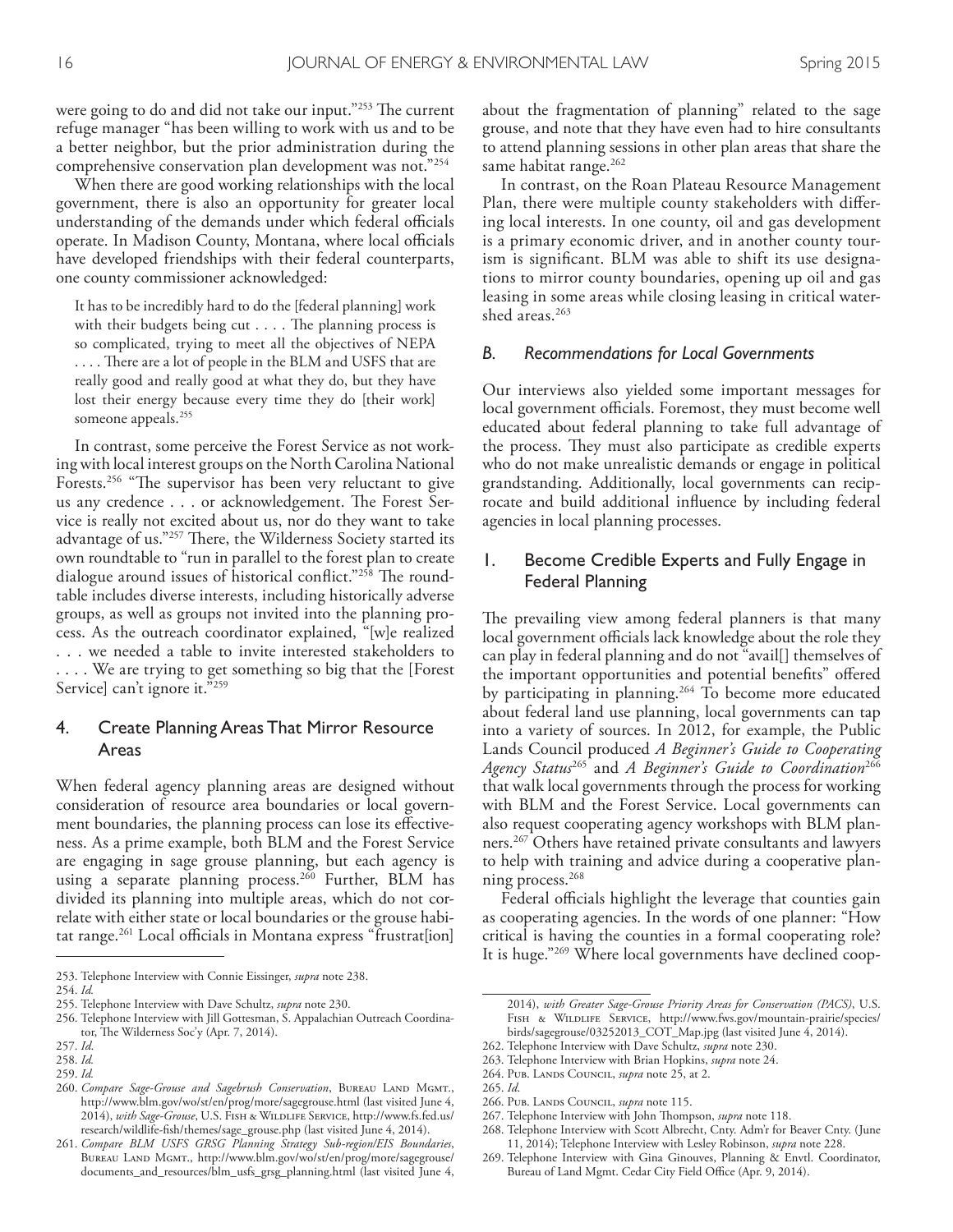erating agency status, planners have noted: "We think the process would have really beneftted from them being a cooperating agency."270

Local officials who have stepped up to the plate and participated in federal planning speak consistently of the importance of doing so. According to one, "Cooperating agency status really made a diference."271 Another stated: "As a cooperating agency we have an open relationship that we continue to talk about with those federal partners. We always hear about things before they make the newspaper."272 Yet a third elaborated:

I think it was worth the time that we spent on the cooperating agency status . . . . It has been a good process. I have been involved and notified . . . . [The BLM staff] were good about listening to Beaver County's thoughts and concerns. At times I felt they were bothered [and thought] I was bogging down the process, but they never told me to be quiet or limit my correspondence. 273

Aside from being an educated participant, local officials' credibility makes a diference in the local-federal collaborative relationship. On occasion, local governments appear to overreach by demanding federal actions that may be inconsistent with federal law. This can result in a "showdown" or planning impasse because federal agencies must ultimately implement federal mandates. In Utah's Cedar Creek Resource Management Plan, for example, the counties passed an ordinance outright banning wilderness designations, and other ordinances regulating wild horses and road access, despite federal jurisdiction over those topics. 274 There, the federal planner noted:

The counties have been actively trying to influence the outcome of the plan by passing targeted ordinances  $\dots$  [There is] a lot of political posturing. They have some hard lines, as do we. We are doing our best to fnd out what we can do in terms of local policy inside [our] constraints. 275

On the fip side, even when there is legitimate county involvement, counties do not always feel like the plans are changed to address their comments. 276 One disconnect may be the way their comments are framed. On the Kootenai Forest Plan, county engagement was perceived as "really broad" and "not very nuanced," with blanket requests for no more wilderness and more logging. 277 Federal planners felt there "was not a lot [they] could do with that information."278

The county commission was also perceived as "skewed" because they had a political perspective of wanting timber

277. *Id.* 278. *Id.* harvests on the entire forest.<sup>279</sup> The same planner lamented the "disheartening" fact that several cooperators ended up objecting to the plan because of the vast gulfs between the local and federal objectives. 280 Similarly, during development of the Shoshone National Forest Plan, one federal planner described the "gaming" of the process by a county that participated as a cooperating agency and also hired a separate lobbyist to work on behalf of the extractive industry. 281 "It made the cooperating relationship difficult because they were trying to game it from both sides."282

*A Beginner's Guide to Coordination* provides the following salient advice:

Unfortunately, some local governments have taken the BLM consistency requirement to mean that by simply handing the BLM their land use plan, the BLM will be forced to comply with it. Not only is this incorrect, it undermines the ongoing negotiation and information sharing process that is at the core of coordination. Experienced coordinators recognize that the BLM has no obligation to adhere to any local plan or policy that is inconsistent with federal laws and regulations. For coordination to work, agencies and local governments need to mutually ascertain each other's needs and limitations. Instead of throwing a plan at the BLM and expecting them to conform, local governments should work with the BLM on creating mutually acceptable outcomes while keeping the consistency requirement as a backdrop. 283

# 2. Include Federal Lands and Federal Agencies in Local Land Use Planning

Although local governments lack authority to regulate federal lands, it behooves them to set forth a cohesive vision for natural resource areas that span local and federal jurisdiction. And in states where planning is optional, local governments with a history of recalcitrance toward planning must either engage or risk being caught fatfooted when federal planning comes to their community. As described in Part II, federal land management agencies, to varying degrees, must fulfll mandates to "coordinate" their planning with local land use plans.<sup>284</sup> As one agency planner observed: "There is a definite distinction that local governments are starting to understand. Local plans are really important, we are starting to understand, in driving [federal] planning outcomes."285 This coordination mandate is strongest for BLM, and planners in that agency explain that, "[t]o the extent possible, when there is substantive [local] planning, we have a goal to really conform to that planning."286

Regarding the Roan Plateau Resource Management Plan, for example, the agency plan was infuenced by county plans related to oil and gas development, recreation and open space,

283. Pub. Lands Council*, supra* note 115, at 10.

- 285. Telephone Interview with Anonymous Source, *supra* note 128.
- 286. Telephone Interview with Brian Hopkins, *supra* note 24.

<sup>270.</sup> Telephone Interview with Sky Murphy, *supra* note 24.

<sup>271.</sup> Telephone Interview with Bob Narracci, *supra* note 246.

<sup>272.</sup> Telephone Interview with Dave Schultz, *supra* note 230.

<sup>273.</sup> Telephone Interview with Scott Albrecht, *supra* note 268.

<sup>274.</sup> Telephone Interview with Gina Ginouves, *supra* note 269.

<sup>275.</sup> *Id*.

<sup>276.</sup> For example, counties are objecting to Kootenai Forest Plan based upon their belief that their comments were not addressed. Telephone Interview with Ellen Franent, Planner, U.S. Forest Serv. (Feb. 5, 2014).

<sup>279.</sup> *Id*. 280. *Id.*

<sup>281.</sup> Telephone Interview with Carrie Christman, *supra* note 155.

<sup>282.</sup> *Id.*

<sup>284.</sup> Sec'y of the Interior, *supra* note 184, at § (3)(c).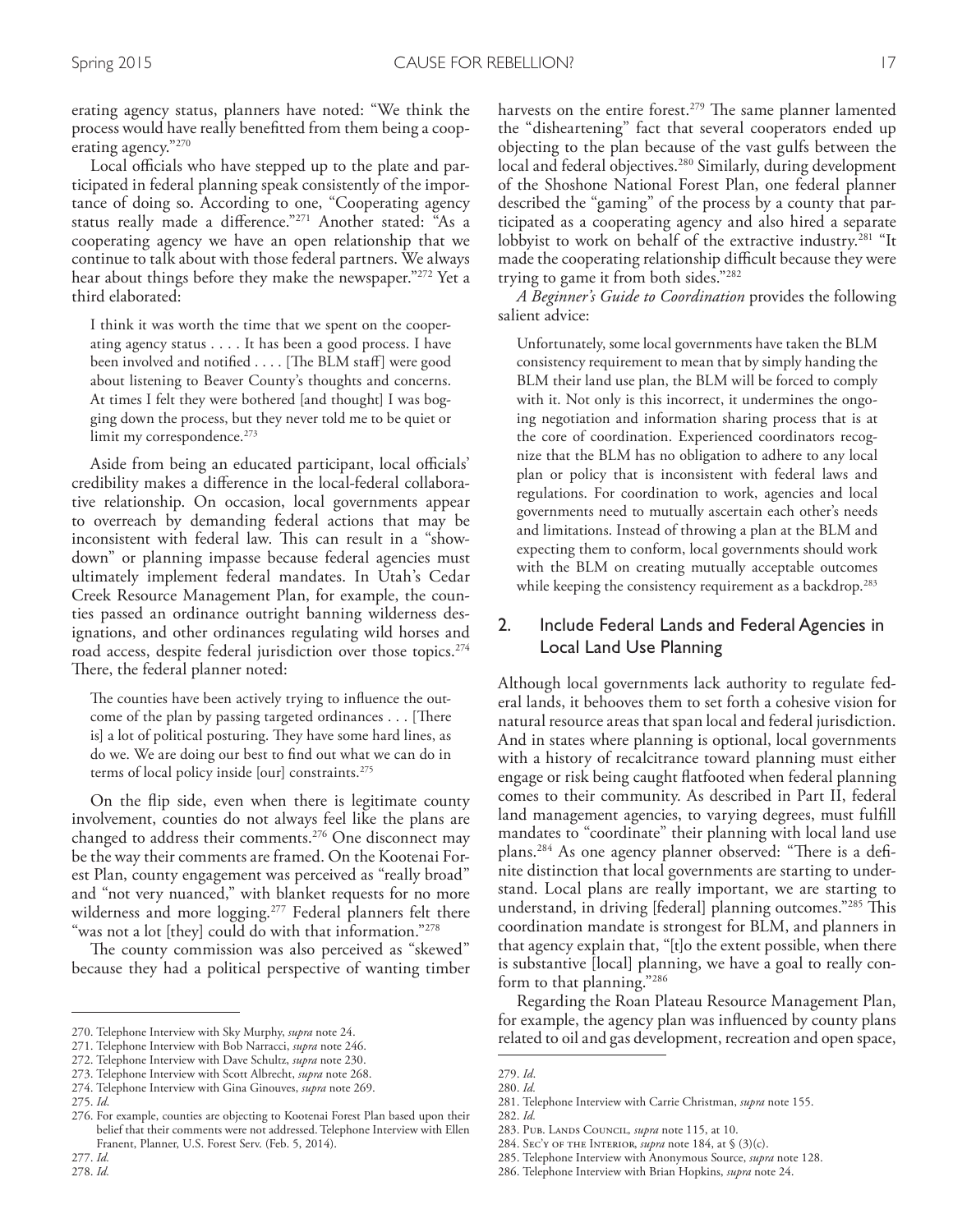trails, rural zoning, viewshed, and watershed protection. 287 With its Garfeld County lands, BLM updated its fnal EIS to "sync with" new county rules relating to drinking water intake protection so that proposed development does not impair water quality. 288 Similarly, BLM matched its "recreation management areas" with the trail system plans of Eagle and Gypsum, Colorado. 289 Federal planners also noted how local government trail and recreation plans infuenced BLM trail locations. 290 Conversely, when BLM designated certain areas of critical environmental concern, the counties "really made adjustments" to how they developed river access areas to avoid those federally designated areas. 291 In particular, one county planner stated that he would now use the BLM's resource management plan to inform decisions about where to locate activities on lands within county jurisdiction. 292

With respect to the Clear Creek Management Area Resource Management Plan in California, the BLM planner indicated that agency planning was infuenced by the conservation, resource protection, and open space goals in the county's general plan.<sup>293</sup> There, the agency also removed one of its preferred alternatives (considering disposal of some public lands around Hernandez Reservoir) in response to the local plan goal of preserving wildlife habitat in the area. 294

Unfortunately, as noted in Part I, local government planning has historically omitted any consideration of federal lands due to the fact that they lack jurisdiction to regulate those lands.<sup>295</sup> This is reflected in the experiences of other counties involved in the Roan Plateau Resource Management Plan, including one where a planner noted that "our comprehensive plans really did not apply to the federal lands [because] . . . [w]e can't zone on federal lands."296 Similarly, on the North Carolina Forest Plan, one participant observed an "enormous disconnect" between county planners and federal agencies, along with the mentality that "planning stops at the Forest Service boundary."297 In one county that has 70% public land, but no county planner, the county administrator observed: "I am trying to emphasize to the commissioners that it proves to be more efective if we have a well thought out land use plan."298

Beyond including federal lands within local comprehensive plans, some local governments have initiated long-term relationships with local agency planners. One county has spearheaded quarterly interagency "roundtable" meetings that involve all state and federal agencies with lands in the county.<sup>299</sup> The local planner often presents local planning developments at these meetings, and federal agency representatives raise upcoming federal projects of interest to the

- 289. *Id.*
- 290. *Id*.
- 291. Telephone Interview with Bob Narracci, *supra* note 246. 292. *Id.*
- 293. Telephone Interview with Sky Murphy, *supra* note 24.

- 295. *See* discussion *supra* Part I.A.
- 296. Telephone Interview with Bob Narracci, *supra* note 246.
- 297. Telephone Interview with Jill Gottesman, *supra* note 256.
- 298. Telephone Interview with Scott Albrecht, *supra* note 268.
- 299. Telephone Interview with Dave Schultz, *supra* note 230.

county.<sup>300</sup> One county commissioner observed: "This allows us to put an issue on the table and have a follow-up conversation before that action ever becomes a reality."301

#### *C. Recommendations for Both Governments*

## 1. Have a Succession Plan for Turnover During the Planning Process

Federal planning efforts can take an extraordinary amount of time, which has both positive and negative implications. The Roan Plateau Resource Management Plan, for example, has been ongoing since 2006 and has included fourteen meetings.<sup>302</sup> As one county official observed, the process is "incredibly long and drawn out . . . it is a huge area with so many cooperating agencies . . . and then there would be these six-month hiatuses between meetings so it was really hard to keep your mind wrapped around it."303 Regarding the Idaho Panhandle and Kootenai Forest Plan, the planning process extended over twelve years and fve diferent forest planning rules,304 and the senior planner there concluded: "Our process has gone on so long that we are off the path."305

On the positive side, a long planning window can allow local governments to get up to speed and even adopt their own plans that can infuence the federal plan. During the Roan Plateau Resource Management Plan process, for example, several counties adopted drinking water protection plans before the fnal EIS, and BLM then modifed the planning documents to include new drinking water intake protections. 306 Additionally, land use planning and multistakeholder dispute resolution are processes that, by their very nature, can beneft from longer time periods due to the need for study and negotiation. 307

On the negative side, however, participants can lose engagement and even drop out due to turnover among elected local officials and planning staff at both the federal and local level. 308 For this reason, it behooves stakeholders to have "understudies" or multiple designees participating in case participants drop out mid-process. A local official in Madison County, Montana, observed that there is a "regu-

306. Telephone Interview with Brian Hopkins, *supra* note 24.

<sup>287.</sup> *Id.*

<sup>288.</sup> *Id.*

<sup>294.</sup> *Id*.

<sup>300.</sup> *Id.*

<sup>301.</sup> *Id.*

<sup>302.</sup> Telephone Interview with Brian Hopkins, *supra* note 24.

<sup>303.</sup> Telephone Interview with Bob Narracci, *supra* note 246.

<sup>304.</sup> Telephone Interview with Ellen Franent, *supra* note 276.

<sup>305.</sup> *Id.*

<sup>307.</sup> *See* Bureau of Land Mgmt., U.S. Dep't of the Interior, Land Use Planning Handbook H-1601-1 Appx. A 2 (2005) ("Although the initial stages of developing an open and inclusive process are time consuming, the potential returns from relationship building, cost savings, and durability of decisions more than compensate for this effort.").

<sup>308.</sup> *See* Telephone Interview with Sky Murphy, *supra* note 24 (noting turnover of both planning staff and government officials on the Clear Creek Management Area Resource Management Plan); see also Letter from Thomas Tidwell, Chief, U.S. Forest Serv., to Tom Vilsack, Sec'y, U.S. Dep't of Agric. (Mar. 13, 2015) (on file with author) (creating a Turnover Working Group). This letter states: "[W]e have concluded that in order for the 2012 Planning Rule to be successful, there is a very pressing need to improve transitions between outgoing personnel and incoming personnel who will assume the responsibility for working directly with these partners and publics." *Id.*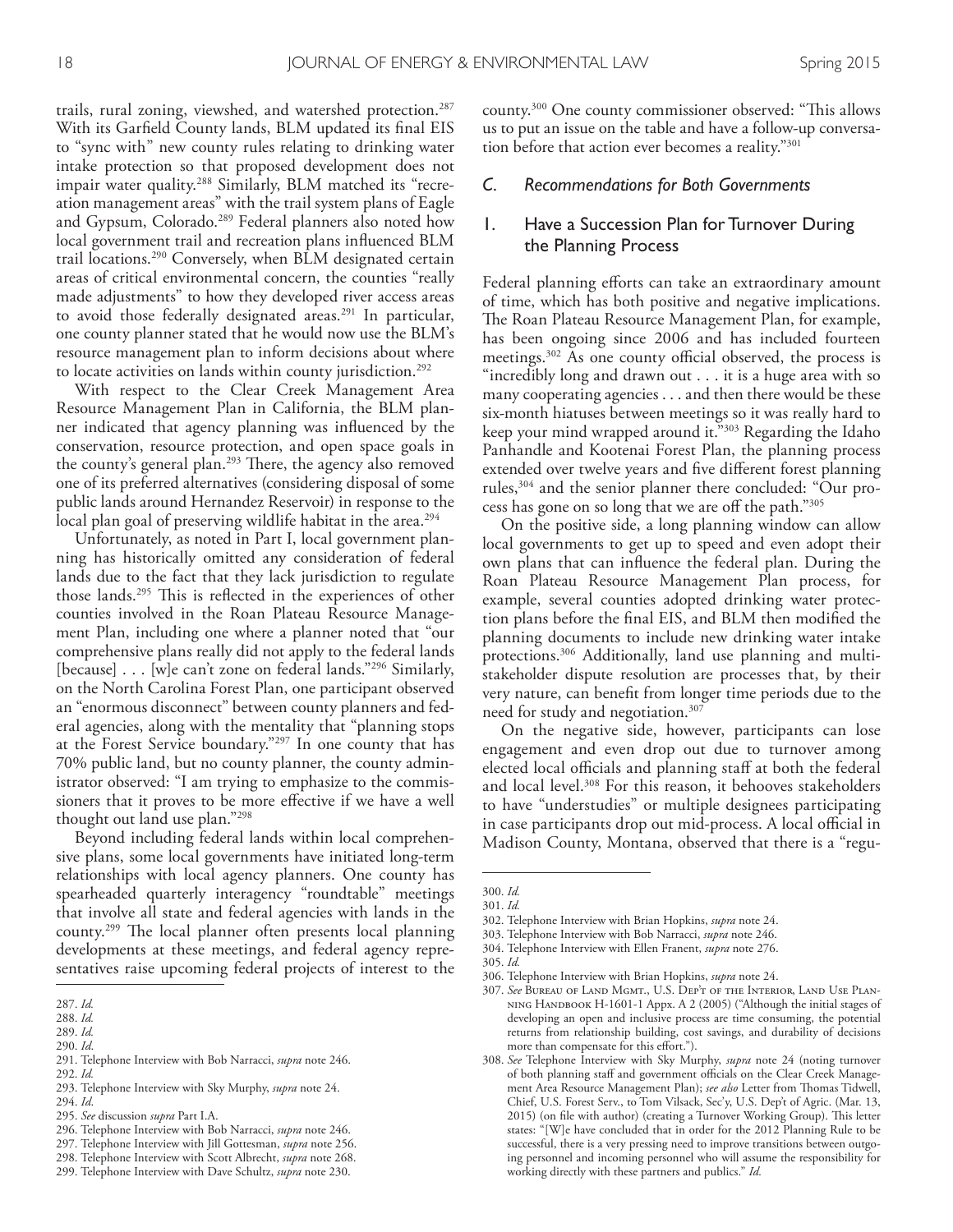lar transition of supervisors out of the USFS Dillon Office," which is a "drawback" to collaborating with that agency. 309 A Forest Service planner similarly identifed local government turnover and "collaboration fatigue" as two major obstacles in the planning process. 310 Stakeholders involved in planning have told him that "there is so much public meeting, and then nothing comes from it . . . you spend a year on meetings, then someone, who may not necessarily have been involved in all the meetings, sues and nothing comes to fruition."311

With respect to the Kootenai Forest Plan, for example, the current local government officials were "not the ones doing the work" earlier in the planning process, and the federal planner believes the current officials "are not as vocal or as involved."312 Regarding the North Carolina Forest Plan, an interest group representative observed that there is "a revolving door," with a planner departing and a new forest supervisor.<sup>313</sup> She noted: "The process is very slow . . . . It is very hard to keep people engaged. Really, in the frst place, to show them that their efforts matter."314

One BLM official, describing a particularly contentious resource management plan, noted how a change in local leadership negatively afected the planning process for the Clear Creek Management Area:

It was a very controversial and difficult planning process, given the local conficts in the community [particularly over closing roads used for recreational access] . . . There was some planning staff turnover. Some new people came on board that were not really able to take the reins  $\dots$  The board of supervisors also changed . . . [and] the supervisor that cooperated with BLM was shown the door. In 2008 [under the original supervisor], the county closed the road [that was under ongoing dispute]. But in 2010, [after the supervisor changed], they opened the road; they [no longer] wanted to cooperate with BLM. 315

In contrast, on the Charles M. Russell Wildlife Refuge, the original project leader was viewed as uncollaborative. 316 There, a change in leadership improved the local-federal relationship, but local officials remain pessimistic because of ongoing turnover:

When [the new refuge manager] came in near the end of the planning process, things did get better. He was wonderful and really cares about cooperation and collaboration. He is a good manager with tons of experience and I have had great experiences working with him after the fact. But in some respects, he came on board too late to make a meaningful diference with the plan. And now he is leaving, so who

314. *Id*.

knows what type of working relationship adjacent counties will have with the next manager. 317

Because lengthy planning processes and stafng changes are likely to remain an ongoing reality in federal agency planning, both levels of government beneft from developing succession plans for key players to ensure institutional memory and sustained commitment in the planning process from start to fnish.

#### 2. Maintain Relationships Over the Long Term

A consistent theme in local-federal relations, and one that bears repeating at the conclusion of this Article, is that longterm relationships between local and federal officials make the largest diference in planning outcomes. With successful plans, "[m]any of those relationships are established already prior to the planning process."<sup>318</sup> One county official notes: "It has been productive to *build a relationship* between our  $local [BLM]$  office and our county  $\ldots$  that has been beneficial and productive."319

With respect to the Cedar City Resource Management Plan, for example, the BLM planner emphasized that "[n] ice people live around here . . . . We have really developed relationships. We live in a community and no one is trying to ruffle feathers  $\dots$ . We have a good office, and we will do our best to work with [the local politicians]."<sup>320</sup> Local officials involved in the Roan Plateau Resource Management Plan noted how much better the process was, in comparison to prior BLM planning experiences, due to the involvement of local federal planners rather than agency officials in Washington, D.C.<sup>321</sup> Similarly, local officials in Montana note a distinction between Forest Service and BLM planning, favoring the BLM approach of managing planning "at a lower level."322 One county commissioner remarked: "We know who the state [BLM] director is. I always know who the area manager is. We have always had a good open discussion . . . . We have become not only working partners but also friends. It is easier to communicate with difficult issues."<sup>323</sup>

These long-term relationships transcend and endure beyond a time-limited cooperating agency designation. On the Flathead National Forest, for example, federal officials schedule quarterly meetings with counties to keep informed and deal with turnover issues. 324 On the Kootenai National Forest, there are weekly county meetings that include both government officials and working group members.<sup>325</sup> Another federal planner, with the Fish & Wildlife Service, notes the importance of regular meetings with locals: "This way we maintain relationships rather than calling on local govern-

<sup>309.</sup> Telephone Interview with Dave Schultz, *supra* note 230.

<sup>310.</sup> Telephone Interview with Joe Krueger, *supra* note 152.

<sup>311.</sup> *Id.*

<sup>312.</sup> Telephone Interview with Ellen Frenant, *supra* note 276.

<sup>313.</sup> Telephone Interview with Jill Gottesman, *supra* note 256.

<sup>315.</sup> Telephone Interview with Dave Schultz, *supra* note 230.

<sup>316.</sup> Telephone Interview with Lesley Robinson, *supra* note 228.

<sup>317.</sup> *Id.*

<sup>318.</sup> Telephone Interview with Anonymous Source, *supra* note 6.

<sup>319.</sup> Telephone Interview with Scott Albrecht, *supra* note 268.

<sup>320.</sup> Telephone Interview with Gina Ginouves, *supra* note 269.

<sup>321.</sup> Telephone Interview with Tom Jankovsky, *supra* note 231; Telephone Interview with Bob Narracci, *supra* note 246.

<sup>322.</sup> Telephone Interview with Dave Schultz, *supra* note 230.

<sup>323.</sup> *Id*.

<sup>324.</sup> Telephone Interview with Joe Krueger, *supra* note 152.

<sup>325.</sup> Telephone Interview with Ellen Franent, *supra* note 276.